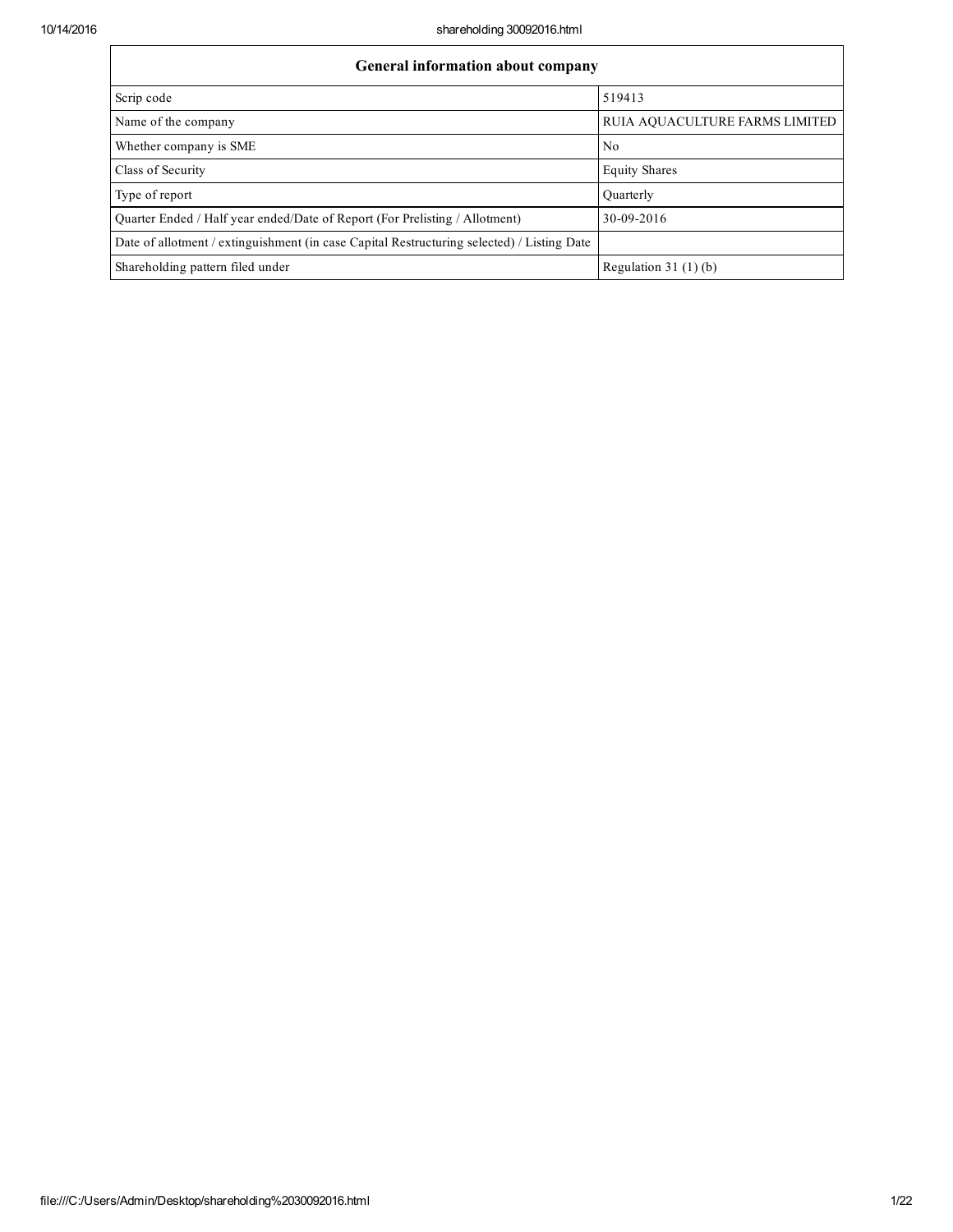| Sr. No.        | <b>Particular</b>                                                                      | Yes/No         |
|----------------|----------------------------------------------------------------------------------------|----------------|
|                | Whether the Listed Entity has issued any partly paid up shares?                        | No.            |
| $\overline{2}$ | Whether the Listed Entity has issued any Convertible Securities?                       | N <sub>0</sub> |
|                | Whether the Listed Entity has issued any Warrants?                                     | N <sub>0</sub> |
| $\overline{4}$ | Whether the Listed Entity has any shares against which depository receipts are issued? | No.            |
|                | Whether the Listed Entity has any shares in locked-in?                                 | N <sub>0</sub> |
| 6              | Whether any shares held by promoters are pledge or otherwise encumbered?               | N <sub>0</sub> |
|                | Whether company has equity shares with differential voting rights?                     | No             |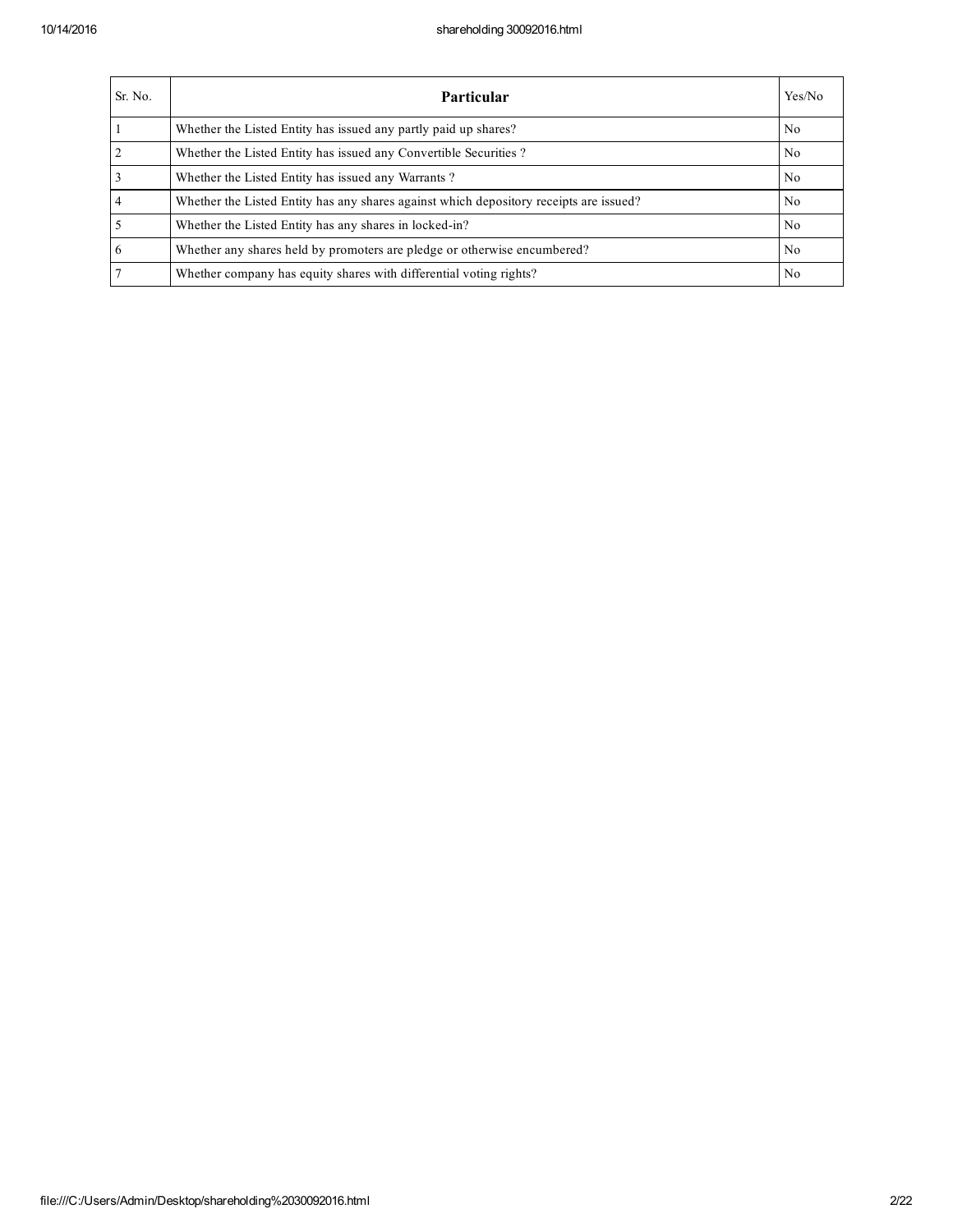|                 | Category                                | No. Of<br>No. Of<br>Shareholding as a<br>Total nos.<br>No. of<br>Partly<br>shares |                                   | % of total no. of  | Number of Voting Rights held in<br>each class of securities (IX) |                      |                                                        |                              |               |         |                      |
|-----------------|-----------------------------------------|-----------------------------------------------------------------------------------|-----------------------------------|--------------------|------------------------------------------------------------------|----------------------|--------------------------------------------------------|------------------------------|---------------|---------|----------------------|
| Category<br>(I) | of<br>shareholder                       | Nos. Of<br>shareholders<br>(III)                                                  | fully paid<br>up equity<br>shares | paid-up<br>equity  | underlying<br>Depository                                         | shares<br>held (VII) | shares (calculated as<br>per SCRR, 1957)<br>$= (IV) +$ | No of Voting (XIV)<br>Rights |               |         | Total as a<br>$%$ of |
|                 | (II)                                    |                                                                                   | held $(IV)$                       | shares<br>held (V) | Receipts<br>(VI)                                                 | $(V)$ + $(VI)$       | (VIII) As a % of<br>$(A+B+C2)$                         | Class<br>eg: $X$             | Class<br>eg:y | Total   | $(A+B+C)$            |
| (A)             | Promoter<br>$\&$<br>Promoter<br>Group   | 6                                                                                 | 3139800                           |                    |                                                                  | 3139800              | 62.8                                                   | 3139800                      |               | 3139800 | 62.8                 |
| (B)             | Public                                  | 1264                                                                              | 1860200                           |                    |                                                                  | 1860200              | 37.2                                                   | 1860200                      |               | 1860200 | 37.2                 |
| (C)             | Non<br>Promoter-<br>Non Public          |                                                                                   |                                   |                    |                                                                  |                      |                                                        |                              |               |         |                      |
| (C1)            | <b>Shares</b><br>underlying<br>DRs      |                                                                                   |                                   |                    |                                                                  |                      |                                                        |                              |               |         |                      |
| (C2)            | Shares held<br>by<br>Employee<br>Trusts |                                                                                   |                                   |                    |                                                                  |                      |                                                        |                              |               |         |                      |
|                 | Total                                   | 1270                                                                              | 5000000                           |                    |                                                                  | 5000000              |                                                        | 5000000                      |               | 5000000 | 100                  |

## Table I - Summary Statement holding of specified securities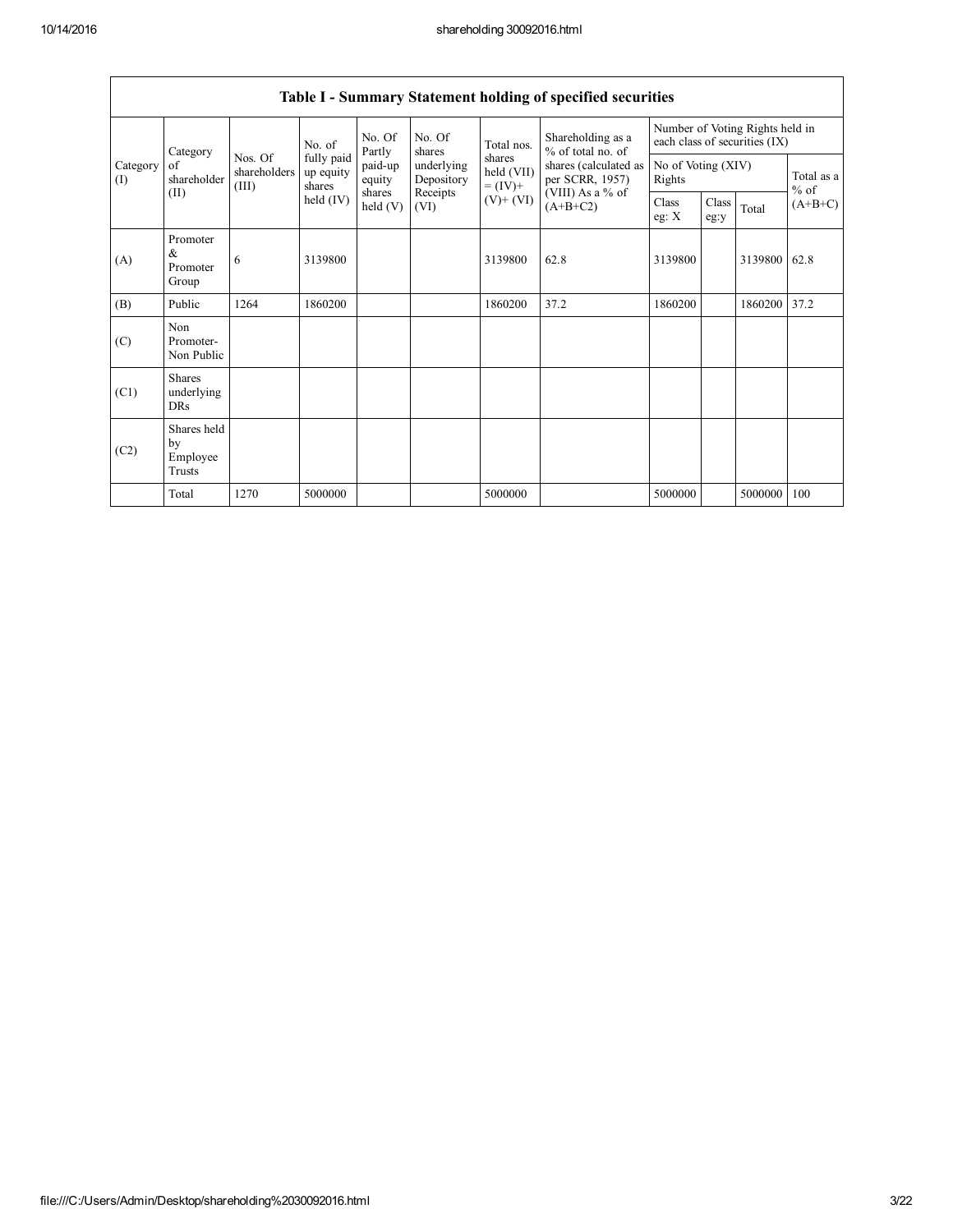|          | Table I - Summary Statement holding of specified securities |                                                     |                                                           |                                                                                                                                               |                                        |                                                         |                                                                               |                                                         |                                       |              |  |  |
|----------|-------------------------------------------------------------|-----------------------------------------------------|-----------------------------------------------------------|-----------------------------------------------------------------------------------------------------------------------------------------------|----------------------------------------|---------------------------------------------------------|-------------------------------------------------------------------------------|---------------------------------------------------------|---------------------------------------|--------------|--|--|
| Category | No. Of<br><b>Shares</b><br>Category<br>of                   | No. of<br><b>Shares</b><br>Underlying<br>Underlying | No. Of Shares<br>Underlying<br>Outstanding<br>convertible | Shareholding, as a<br>% assuming full<br>conversion of<br>convertible securities                                                              | Number of<br>Locked in<br>shares (XII) |                                                         | Number of<br><b>Shares</b><br>pledged or<br>otherwise<br>encumbered<br>(XIII) |                                                         | Number of<br>equity shares<br>held in |              |  |  |
| (I)      | shareholder<br>(II)                                         | Outstanding<br>convertible<br>securities<br>(X)     | Outstanding<br>Warrants<br>$(X_i)$                        | securities and<br>(as a percentage of<br>No. Of<br>diluted share capital)<br>$(XI)=(VII)+(X) As a$<br>Warrants (Xi)<br>% of $(A+B+C2)$<br>(a) | N <sub>o</sub><br>(a)                  | As a<br>$%$ of<br>total<br><b>Shares</b><br>held<br>(b) | No.<br>(a)                                                                    | As a<br>$%$ of<br>total<br><b>Shares</b><br>held<br>(b) | dematerialized<br>form $(XIV)$        |              |  |  |
| (A)      | Promoter &<br>Promoter<br>Group                             |                                                     |                                                           |                                                                                                                                               | 62.8                                   |                                                         |                                                                               |                                                         |                                       | $\mathbf{0}$ |  |  |
| (B)      | Public                                                      |                                                     |                                                           |                                                                                                                                               | 37.2                                   |                                                         |                                                                               |                                                         |                                       | 158400       |  |  |
| (C)      | Non<br>Promoter-<br>Non Public                              |                                                     |                                                           |                                                                                                                                               |                                        |                                                         |                                                                               |                                                         |                                       |              |  |  |
| (C1)     | <b>Shares</b><br>underlying<br><b>DRs</b>                   |                                                     |                                                           |                                                                                                                                               |                                        |                                                         |                                                                               |                                                         |                                       |              |  |  |
| (C2)     | Shares held<br>by<br>Employee<br><b>Trusts</b>              |                                                     |                                                           |                                                                                                                                               |                                        |                                                         |                                                                               |                                                         |                                       |              |  |  |
|          | Total                                                       |                                                     |                                                           |                                                                                                                                               |                                        |                                                         |                                                                               |                                                         |                                       | 158400       |  |  |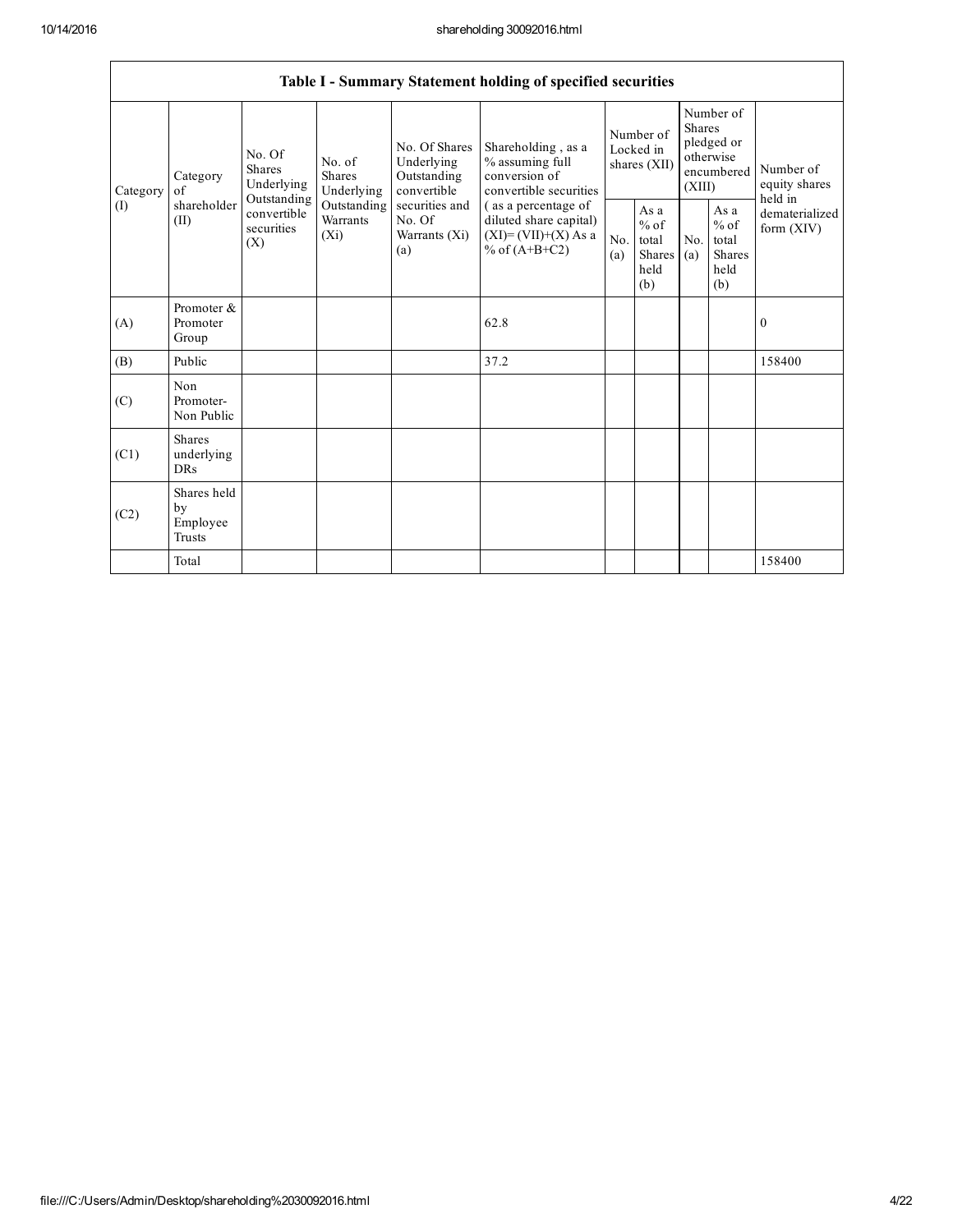Г

|                                                                                         |                                                                                                                     |                         |                        |                       |                                    |                             | Table II - Statement showing shareholding pattern of the Promoter and Promoter Group          |                                                                  |               |              |                           |
|-----------------------------------------------------------------------------------------|---------------------------------------------------------------------------------------------------------------------|-------------------------|------------------------|-----------------------|------------------------------------|-----------------------------|-----------------------------------------------------------------------------------------------|------------------------------------------------------------------|---------------|--------------|---------------------------|
|                                                                                         |                                                                                                                     |                         | No. of<br>fully        | No. Of<br>Partly      | No. Of                             | Total<br>nos.               | Shareholding as<br>a % of total no.                                                           | Number of Voting Rights held in<br>each class of securities (IX) |               |              |                           |
| Sr.                                                                                     | Category &<br>Name of the                                                                                           | Nos. Of<br>shareholders | paid up<br>equity      | paid-<br>up<br>equity | shares<br>underlying<br>Depository | shares<br>held<br>$(VII) =$ | of shares<br>(calculated as<br>per SCRR,                                                      | No of Voting (XIV) Rights                                        |               |              | Total<br>as a %<br>of     |
|                                                                                         | Shareholders (I)                                                                                                    | (III)                   | shares<br>held<br>(IV) | shares<br>held<br>(V) | Receipts<br>(VI)                   | $(IV)$ +<br>$(V)$ +<br>(VI) | 1957) (VIII) As<br>$a\%$ of<br>$(A+B+C2)$                                                     | Class eg:<br>X                                                   | Class<br>eg:y | Total        | Total<br>Voting<br>rights |
| A                                                                                       | Table II - Statement showing shareholding pattern of the Promoter and Promoter Group                                |                         |                        |                       |                                    |                             |                                                                                               |                                                                  |               |              |                           |
| (1)                                                                                     | Indian                                                                                                              |                         |                        |                       |                                    |                             |                                                                                               |                                                                  |               |              |                           |
| (d)                                                                                     | Any Other<br>(specify)                                                                                              | 6                       | 3139800                |                       |                                    | 3139800                     | 62.8                                                                                          | 3139800                                                          |               | 3139800      | 62.8                      |
| Sub-Total (A)<br>(1)                                                                    |                                                                                                                     | 6                       | 3139800                |                       |                                    | 3139800                     | 62.8                                                                                          | 3139800                                                          |               | 3139800 62.8 |                           |
| (2)                                                                                     | Foreign                                                                                                             |                         |                        |                       |                                    |                             |                                                                                               |                                                                  |               |              |                           |
| Total<br>Shareholding<br>of Promoter<br>and Promoter<br>Group $(A)=$<br>$(A)(1)+(A)(2)$ |                                                                                                                     | 6                       | 3139800                |                       |                                    | 3139800                     | 62.8                                                                                          | 3139800                                                          |               | 3139800      | 62.8                      |
| $\, {\bf B}$                                                                            | Table III - Statement showing shareholding pattern of the Public shareholder                                        |                         |                        |                       |                                    |                             |                                                                                               |                                                                  |               |              |                           |
| (1)                                                                                     | Institutions                                                                                                        |                         |                        |                       |                                    |                             |                                                                                               |                                                                  |               |              |                           |
| (a)                                                                                     | Mutual Funds                                                                                                        | $\mathbf{1}$            | 238700                 |                       |                                    | 238700                      | 4.77                                                                                          | 238700                                                           |               | 238700       | 4.77                      |
| (f)                                                                                     | Financial<br>Institutions/<br><b>Banks</b>                                                                          | 1                       | 400                    |                       |                                    | 400                         | 0.01                                                                                          | 400                                                              |               | 400          | 0.01                      |
| Sub-Total (B)<br>(1)                                                                    |                                                                                                                     | 2                       | 239100                 |                       |                                    | 239100                      | 4.78                                                                                          | 239100                                                           |               | 239100       | 4.78                      |
| (3)                                                                                     | Non-institutions                                                                                                    |                         |                        |                       |                                    |                             |                                                                                               |                                                                  |               |              |                           |
| (a(i))                                                                                  | Individuals -<br>i.Individual<br>shareholders<br>holding<br>nominal share<br>capital up to Rs.<br>2 lakhs.          | 1237                    | 682300                 |                       |                                    | 682300                      | 13.65                                                                                         | 682300                                                           |               | 682300       | 13.65                     |
| (a(ii))                                                                                 | Individuals - ii.<br>Individual<br>shareholders<br>holding<br>nominal share<br>capital in excess<br>of Rs. 2 lakhs. | 10                      | 847300                 |                       |                                    | 847300                      | 16.95                                                                                         | 847300                                                           |               | 847300       | 16.95                     |
| (e)                                                                                     | Any Other<br>(specify)                                                                                              | 15                      | 91500                  |                       |                                    | 91500                       | 1.83                                                                                          | 91500                                                            |               | 91500        | 1.83                      |
| Sub-Total (B)<br>(3)                                                                    |                                                                                                                     | 1262                    | 1621100                |                       |                                    | 1621100                     | 32.42                                                                                         | 1621100                                                          |               | 1621100      | 32.42                     |
| <b>Total Public</b><br>Shareholding<br>$(B)=(B)(1)+$<br>$(B)(2)+(B)(3)$                 |                                                                                                                     | 1264                    | 1860200                |                       |                                    | 1860200                     | 37.2                                                                                          | 1860200                                                          |               | 1860200 37.2 |                           |
| $\mathbf C$                                                                             |                                                                                                                     |                         |                        |                       |                                    |                             | Table IV - Statement showing shareholding pattern of the Non Promoter- Non Public shareholder |                                                                  |               |              |                           |
| Total (<br>$A+B+C2$ )                                                                   |                                                                                                                     | 1270                    | 5000000                |                       |                                    | 5000000                     | 100                                                                                           | 5000000                                                          |               | 5000000      | 100                       |
| Total (A+B+C<br>$\lambda$                                                               |                                                                                                                     | 1270                    | 5000000                |                       |                                    | 5000000                     |                                                                                               | 5000000                                                          |               | 5000000      | 100                       |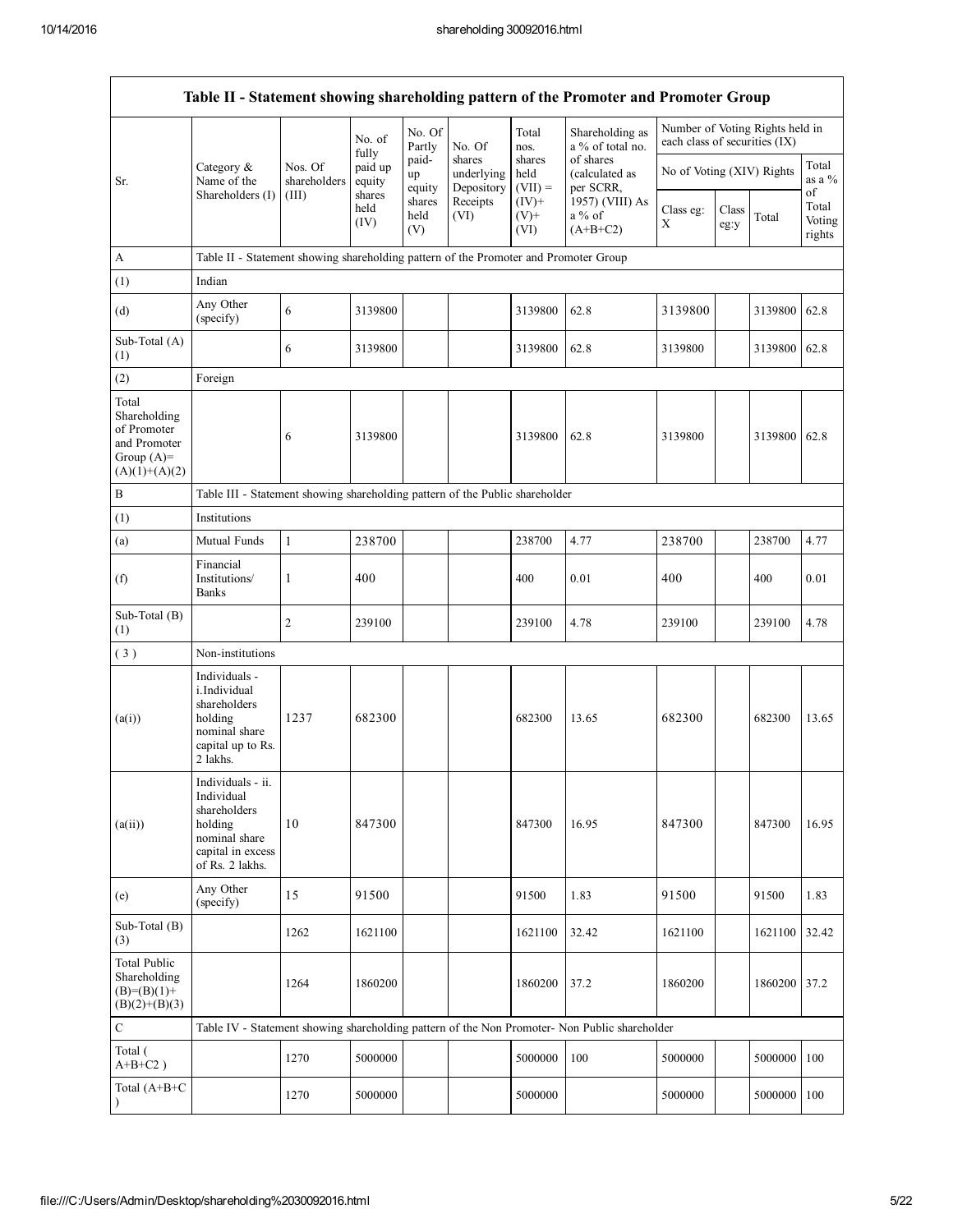| Table II - Statement showing shareholding pattern of the Promoter and Promoter Group    |                                                                                |                                                                                                                  |                                                                                 |                                                                                               |            |                                                                               |            |                                                  |                              |
|-----------------------------------------------------------------------------------------|--------------------------------------------------------------------------------|------------------------------------------------------------------------------------------------------------------|---------------------------------------------------------------------------------|-----------------------------------------------------------------------------------------------|------------|-------------------------------------------------------------------------------|------------|--------------------------------------------------|------------------------------|
| Sr.                                                                                     | No. Of<br>No. of<br><b>Shares</b><br><b>Shares</b><br>Underlying<br>Underlying | No. Of Shares<br>Underlying<br>Outstanding                                                                       | Shareholding, as a %<br>assuming full conversion<br>of convertible securities ( | Number of<br>Locked in<br>shares (XII)                                                        |            | Number of<br><b>Shares</b><br>pledged or<br>otherwise<br>encumbered<br>(XIII) |            | Number of<br>equity shares<br>held in            |                              |
|                                                                                         | convertible<br>securities<br>(X)                                               | convertible<br>Outstanding<br>Outstanding<br>securities and<br>Warrants<br>No. Of Warrants<br>$(X_i)$<br>(Xi)(a) |                                                                                 | as a percentage of diluted<br>share capital) $(XI) = (VII) +$<br>$(X)$ As a % of $(A+B+C2)$   | No.<br>(a) | As a<br>$%$ of<br>total<br>Shares<br>held<br>(b)                              | No.<br>(a) | As a<br>$%$ of<br>total<br>Shares<br>held<br>(b) | dematerialized<br>form (XIV) |
| $\mathbf{A}$                                                                            |                                                                                |                                                                                                                  |                                                                                 | Table II - Statement showing shareholding pattern of the Promoter and Promoter Group          |            |                                                                               |            |                                                  |                              |
| (1)                                                                                     | Indian                                                                         |                                                                                                                  |                                                                                 |                                                                                               |            |                                                                               |            |                                                  |                              |
| (d)                                                                                     |                                                                                |                                                                                                                  |                                                                                 | 62.8                                                                                          |            |                                                                               |            |                                                  | $\boldsymbol{0}$             |
| Sub-Total (A)<br>(1)                                                                    |                                                                                |                                                                                                                  |                                                                                 | 62.8                                                                                          |            |                                                                               |            |                                                  | $\boldsymbol{0}$             |
| (2)                                                                                     | Foreign                                                                        |                                                                                                                  |                                                                                 |                                                                                               |            |                                                                               |            |                                                  |                              |
| Total<br>Shareholding<br>of Promoter<br>and Promoter<br>Group $(A)=$<br>$(A)(1)+(A)(2)$ |                                                                                |                                                                                                                  |                                                                                 | 62.8                                                                                          |            |                                                                               |            |                                                  | $\boldsymbol{0}$             |
| $\, {\bf B}$                                                                            |                                                                                |                                                                                                                  |                                                                                 | Table III - Statement showing shareholding pattern of the Public shareholder                  |            |                                                                               |            |                                                  |                              |
| (1)                                                                                     | Institutions                                                                   |                                                                                                                  |                                                                                 |                                                                                               |            |                                                                               |            |                                                  |                              |
| (a)                                                                                     |                                                                                |                                                                                                                  |                                                                                 | 4.77                                                                                          |            |                                                                               |            |                                                  | $\boldsymbol{0}$             |
| (f)                                                                                     |                                                                                |                                                                                                                  |                                                                                 | 0.01                                                                                          |            |                                                                               |            |                                                  | $\boldsymbol{0}$             |
| Sub-Total (B)<br>(1)                                                                    |                                                                                |                                                                                                                  |                                                                                 | 4.78                                                                                          |            |                                                                               |            |                                                  | $\boldsymbol{0}$             |
| (3)                                                                                     | Non-institutions                                                               |                                                                                                                  |                                                                                 |                                                                                               |            |                                                                               |            |                                                  |                              |
| (a(i))                                                                                  |                                                                                |                                                                                                                  |                                                                                 | 13.65                                                                                         |            |                                                                               |            |                                                  | 1100                         |
| (a(ii))                                                                                 |                                                                                |                                                                                                                  |                                                                                 | 16.95                                                                                         |            |                                                                               |            |                                                  | 157300                       |
| (e)                                                                                     |                                                                                |                                                                                                                  |                                                                                 | 1.83                                                                                          |            |                                                                               |            |                                                  | $\mathbf{0}$                 |
| Sub-Total (B)<br>(3)                                                                    |                                                                                |                                                                                                                  |                                                                                 | 32.42                                                                                         |            |                                                                               |            |                                                  | 158400                       |
| <b>Total Public</b><br>Shareholding<br>$(B)=(B)(1)+$<br>$(B)(2)+(B)(3)$                 |                                                                                |                                                                                                                  |                                                                                 | 37.2                                                                                          |            |                                                                               |            |                                                  | 158400                       |
| $\mathsf C$                                                                             |                                                                                |                                                                                                                  |                                                                                 | Table IV - Statement showing shareholding pattern of the Non Promoter- Non Public shareholder |            |                                                                               |            |                                                  |                              |
| Total (<br>$A+B+C2$ )                                                                   |                                                                                |                                                                                                                  |                                                                                 | 100                                                                                           |            |                                                                               |            |                                                  | 158400                       |
| Total (A+B+C<br>$\lambda$                                                               |                                                                                |                                                                                                                  |                                                                                 |                                                                                               |            |                                                                               |            |                                                  | 158400                       |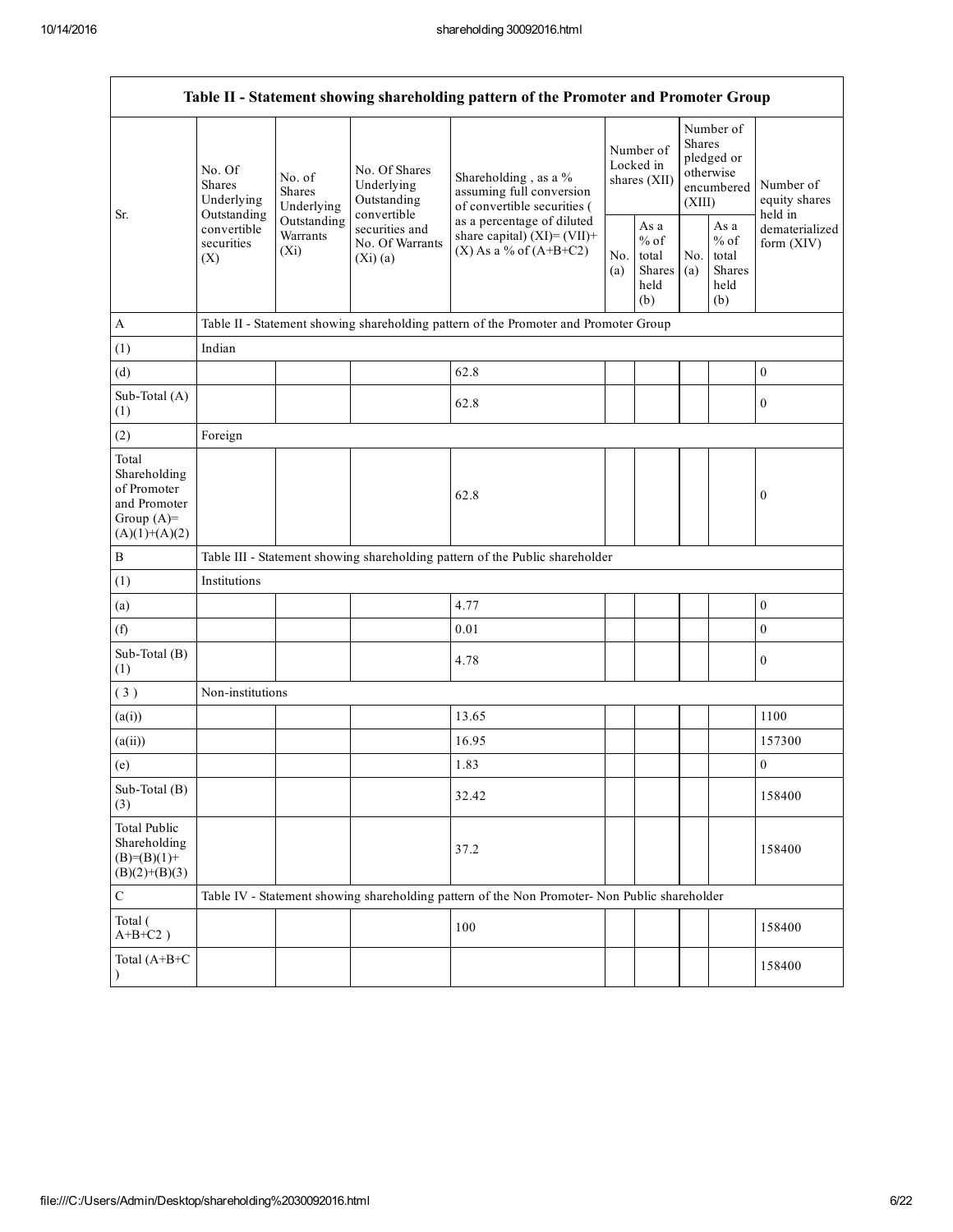| Any Other (specify)                                                                                                                                                                     |                                        |                                                               |                                        |                                        |                                        |                                        |  |  |  |
|-----------------------------------------------------------------------------------------------------------------------------------------------------------------------------------------|----------------------------------------|---------------------------------------------------------------|----------------------------------------|----------------------------------------|----------------------------------------|----------------------------------------|--|--|--|
| Searial No.                                                                                                                                                                             | $\mathbf{1}$                           | $\overline{c}$                                                | 3                                      | $\overline{4}$                         | 5                                      | 6                                      |  |  |  |
| Category                                                                                                                                                                                | Director or<br>Director's<br>Relatives | Director or<br>Director's<br>Relatives                        | Director or<br>Director's<br>Relatives | Director or<br>Director's<br>Relatives | Director or<br>Director's<br>Relatives | Director or<br>Director's<br>Relatives |  |  |  |
| Name of the<br>Shareholders (I)                                                                                                                                                         | KAMAL RUIA                             | PRADEEP RUIA                                                  | <b>RENU RUIA</b>                       | <b>SARITA RUIA</b>                     | <b>SHARADADEVI</b><br><b>RUIA</b>      | <b>SUSHILA</b><br><b>KAMAL RUIA</b>    |  |  |  |
| PAN (II)                                                                                                                                                                                | AAEPR0213N                             | AADHP4673D                                                    | AAEPR0210R                             | AAEPR0214M                             | AABPR5868G                             | AAEPR0212R                             |  |  |  |
| No. of the<br>Shareholders (I)                                                                                                                                                          | $\mathbf{1}$                           | $\mathbf{1}$                                                  | 1                                      | $\mathbf{1}$                           | $\mathbf{1}$                           | $\mathbf{1}$                           |  |  |  |
| No. of fully paid<br>up equity shares<br>$held$ (IV)                                                                                                                                    | 216550                                 | 314850                                                        | 784950                                 | 470100                                 | 784950                                 | 568400                                 |  |  |  |
| No. Of Partly<br>paid-up equity<br>shares held (V)                                                                                                                                      |                                        |                                                               |                                        |                                        |                                        |                                        |  |  |  |
| No. Of shares<br>underlying<br>Depository<br>Receipts (VI)                                                                                                                              |                                        |                                                               |                                        |                                        |                                        |                                        |  |  |  |
| Total nos. shares<br>held $(VII) = (IV) +$<br>$(V)+(VI)$                                                                                                                                | 216550                                 | 314850                                                        | 784950                                 | 470100                                 | 784950                                 | 568400                                 |  |  |  |
| Shareholding as a<br>% of total no. of<br>shares (calculated<br>as per SCRR,<br>1957) (VIII) As a<br>% of $(A+B+C2)$                                                                    | 4.33                                   | 6.3                                                           | 15.7                                   | 9.4                                    | 15.7                                   | 11.37                                  |  |  |  |
|                                                                                                                                                                                         |                                        | Number of Voting Rights held in each class of securities (IX) |                                        |                                        |                                        |                                        |  |  |  |
| Class eg: X                                                                                                                                                                             | 216550                                 | 314850                                                        | 784950                                 | 470100                                 | 784950                                 | 568400                                 |  |  |  |
| Class eg:y                                                                                                                                                                              |                                        |                                                               |                                        |                                        |                                        |                                        |  |  |  |
| Total                                                                                                                                                                                   | 216550                                 | 314850                                                        | 784950                                 | 470100                                 | 784950                                 | 568400                                 |  |  |  |
| Total as a % of<br>Total Voting rights                                                                                                                                                  | 4.33                                   | 6.3                                                           | 15.7                                   | 9.4                                    | 15.7                                   | 11.37                                  |  |  |  |
| No. Of Shares<br>Underlying<br>Outstanding<br>convertible<br>securities $(X)$                                                                                                           |                                        |                                                               |                                        |                                        |                                        |                                        |  |  |  |
| No. of Shares<br>Underlying<br>Outstanding<br>Warrants (Xi)                                                                                                                             |                                        |                                                               |                                        |                                        |                                        |                                        |  |  |  |
| No. Of Shares<br>Underlying<br>Outstanding<br>convertible<br>securities and No.<br>Of Warrants (Xi)<br>(a)                                                                              |                                        |                                                               |                                        |                                        |                                        |                                        |  |  |  |
| Shareholding, as a<br>% assuming full<br>conversion of<br>convertible<br>securities (as a<br>percentage of<br>diluted share<br>capital) $(XI)$ =<br>$(VII)+(X)$ As a %<br>of $(A+B+C2)$ | 4.33                                   | 6.3                                                           | 15.7                                   | 9.4                                    | 15.7                                   | 11.37                                  |  |  |  |
| Number of Locked in shares (XII)                                                                                                                                                        |                                        |                                                               |                                        |                                        |                                        |                                        |  |  |  |
| No. $(a)$                                                                                                                                                                               |                                        |                                                               |                                        |                                        |                                        |                                        |  |  |  |

file:///C:/Users/Admin/Desktop/shareholding%2030092016.html 7/22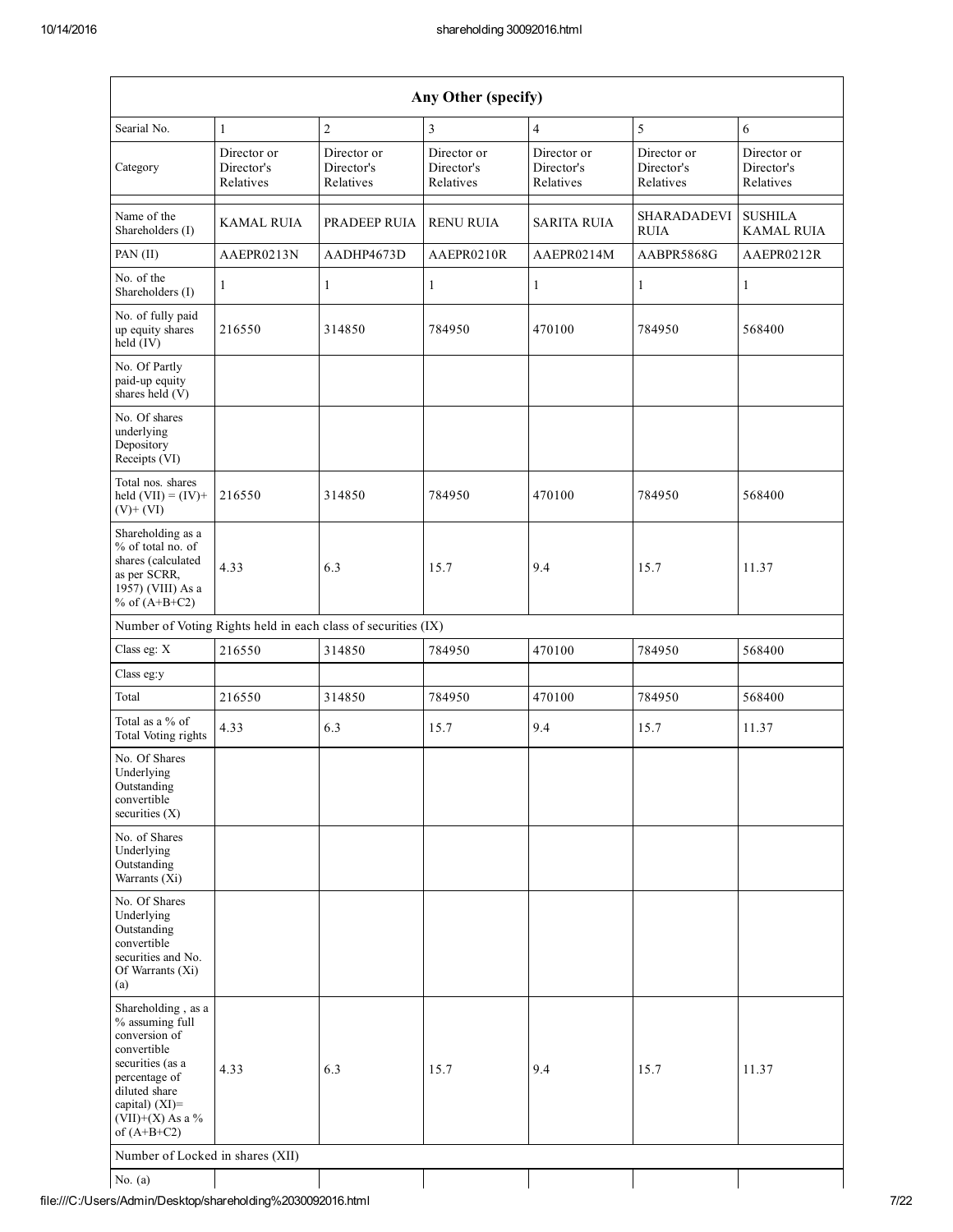## 10/14/2016 shareholding 30092016.html

| As a % of total<br>Shares held (b)                                   |          |          |          |          |  |  |  |  |  |
|----------------------------------------------------------------------|----------|----------|----------|----------|--|--|--|--|--|
| Number of Shares pledged or otherwise encumbered (XIII)              |          |          |          |          |  |  |  |  |  |
| No. $(a)$                                                            |          |          |          |          |  |  |  |  |  |
| As a % of total<br>Shares held (b)                                   |          |          |          |          |  |  |  |  |  |
| Number of equity<br>shares held in<br>dematerialized<br>form $(XIV)$ | $\theta$ | $\theta$ | $\left($ | $\Omega$ |  |  |  |  |  |
| Reason for not<br>providing PAN                                      |          |          |          |          |  |  |  |  |  |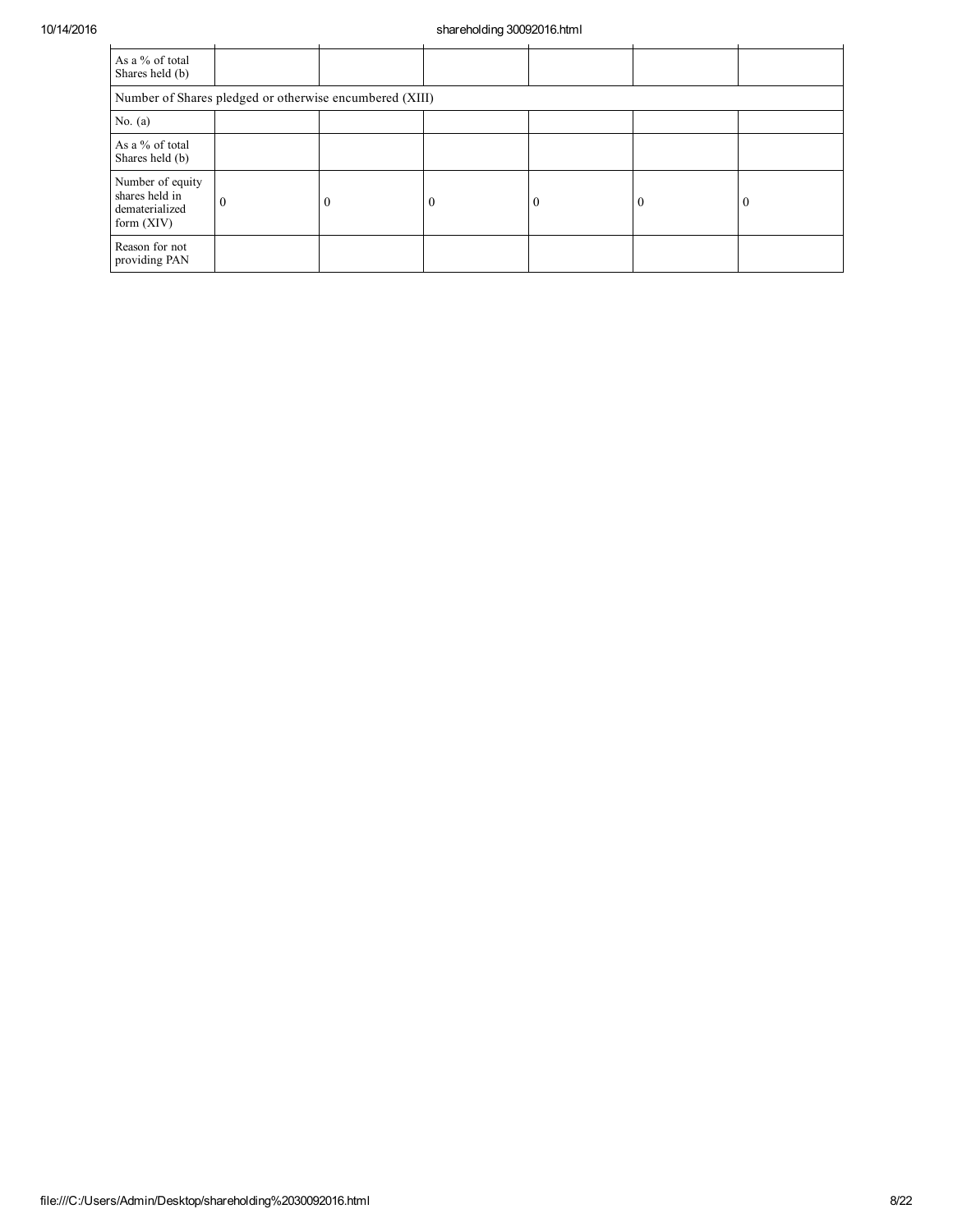| Any Other (specify)                                                                                                                                                                  |                                                               |  |  |  |  |  |  |
|--------------------------------------------------------------------------------------------------------------------------------------------------------------------------------------|---------------------------------------------------------------|--|--|--|--|--|--|
| Searial No.                                                                                                                                                                          |                                                               |  |  |  |  |  |  |
| Category                                                                                                                                                                             | Click here to go back                                         |  |  |  |  |  |  |
| Name of the<br>Shareholders (I)                                                                                                                                                      |                                                               |  |  |  |  |  |  |
| PAN (II)                                                                                                                                                                             | Total                                                         |  |  |  |  |  |  |
| No. of the<br>Shareholders (I)                                                                                                                                                       | $\sqrt{6}$                                                    |  |  |  |  |  |  |
| No. of fully paid<br>up equity shares<br>held (IV)                                                                                                                                   | 3139800                                                       |  |  |  |  |  |  |
| No. Of Partly<br>paid-up equity<br>shares held (V)                                                                                                                                   |                                                               |  |  |  |  |  |  |
| No. Of shares<br>underlying<br>Depository<br>Receipts (VI)                                                                                                                           |                                                               |  |  |  |  |  |  |
| Total nos. shares<br>held $(VII) = (IV) +$<br>$(V)$ + $(VI)$                                                                                                                         | 3139800                                                       |  |  |  |  |  |  |
| Shareholding as a<br>% of total no. of<br>shares (calculated<br>as per SCRR,<br>1957) (VIII) As a<br>% of $(A+B+C2)$                                                                 | 62.8                                                          |  |  |  |  |  |  |
|                                                                                                                                                                                      | Number of Voting Rights held in each class of securities (IX) |  |  |  |  |  |  |
| Class eg: X                                                                                                                                                                          | 3139800                                                       |  |  |  |  |  |  |
| Class eg:y                                                                                                                                                                           |                                                               |  |  |  |  |  |  |
| Total                                                                                                                                                                                | 3139800                                                       |  |  |  |  |  |  |
| Total as a % of<br>Total Voting rights                                                                                                                                               | 62.8                                                          |  |  |  |  |  |  |
| No. Of Shares<br>Underlying<br>Outstanding<br>convertible<br>securities $(X)$                                                                                                        |                                                               |  |  |  |  |  |  |
| No. of Shares<br>Underlying<br>Outstanding<br>Warrants (Xi)                                                                                                                          |                                                               |  |  |  |  |  |  |
| No. Of Shares<br>Underlying<br>Outstanding<br>convertible<br>securities and No.<br>Of Warrants (Xi)<br>(a)                                                                           |                                                               |  |  |  |  |  |  |
| Shareholding, as a<br>% assuming full<br>conversion of<br>convertible<br>securities (as a<br>percentage of<br>diluted share<br>capital) (XI)=<br>$(VII)+(X)$ As a %<br>of $(A+B+C2)$ | 62.8                                                          |  |  |  |  |  |  |
| Number of Locked in shares (XII)                                                                                                                                                     |                                                               |  |  |  |  |  |  |
| No. $(a)$                                                                                                                                                                            |                                                               |  |  |  |  |  |  |
| As a % of total                                                                                                                                                                      |                                                               |  |  |  |  |  |  |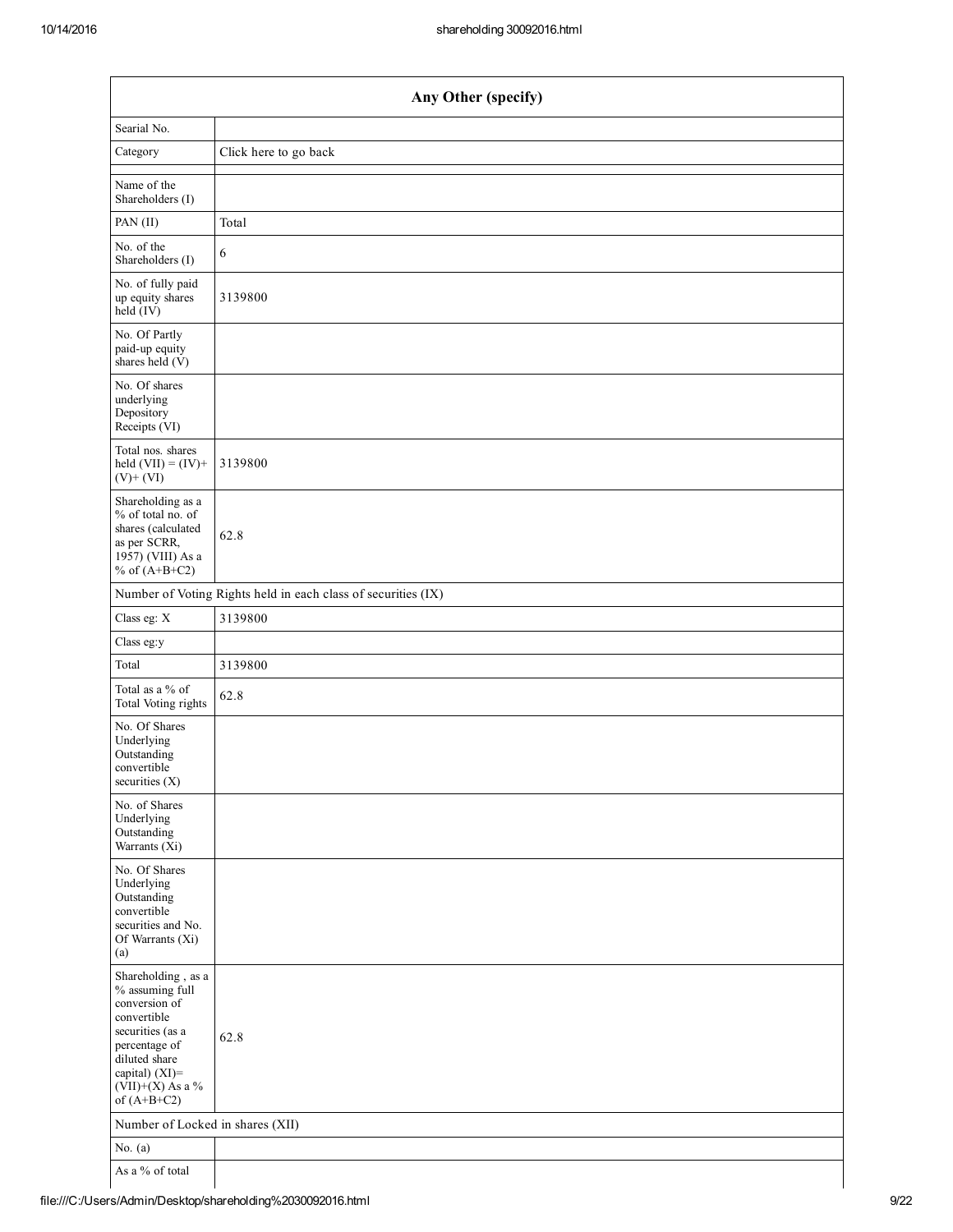| Shares held (b)                                                      |          |  |  |  |  |  |  |
|----------------------------------------------------------------------|----------|--|--|--|--|--|--|
| Number of Shares pledged or otherwise encumbered (XIII)              |          |  |  |  |  |  |  |
| No. $(a)$                                                            |          |  |  |  |  |  |  |
| As a % of total<br>Shares held (b)                                   |          |  |  |  |  |  |  |
| Number of equity<br>shares held in<br>dematerialized<br>form $(XIV)$ | $\theta$ |  |  |  |  |  |  |
| Reason for not<br>providing PAN                                      |          |  |  |  |  |  |  |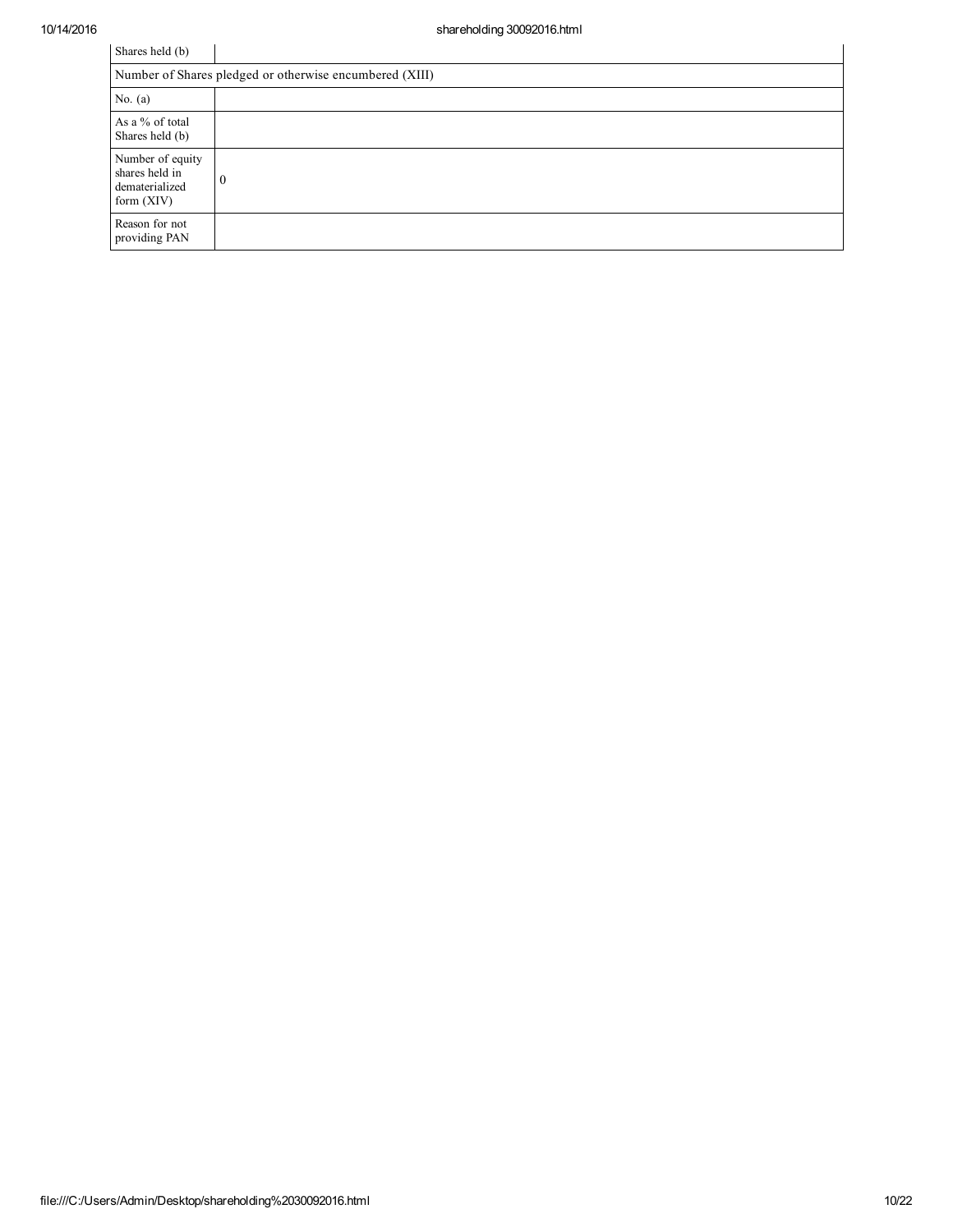| <b>Mutual Funds</b>                                                                                                                                                                  |                                                               |                       |  |  |  |  |  |  |  |
|--------------------------------------------------------------------------------------------------------------------------------------------------------------------------------------|---------------------------------------------------------------|-----------------------|--|--|--|--|--|--|--|
| Searial No.                                                                                                                                                                          | $\mathbf{1}$                                                  |                       |  |  |  |  |  |  |  |
| Name of the<br>Shareholders (I)                                                                                                                                                      | SOUTHERN INDIA DEPOSITORY                                     | Click here to go back |  |  |  |  |  |  |  |
| PAN (II)                                                                                                                                                                             | ZZZZZ9999Z                                                    | Total                 |  |  |  |  |  |  |  |
| No. of fully paid<br>up equity shares<br>held (IV)                                                                                                                                   | 238700                                                        | 238700                |  |  |  |  |  |  |  |
| No. Of Partly<br>paid-up equity<br>shares held (V)                                                                                                                                   |                                                               |                       |  |  |  |  |  |  |  |
| No. Of shares<br>underlying<br>Depository<br>Receipts (VI)                                                                                                                           |                                                               |                       |  |  |  |  |  |  |  |
| Total nos. shares<br>held $(VII) = (IV) +$<br>$(V)+(VI)$                                                                                                                             | 238700                                                        | 238700                |  |  |  |  |  |  |  |
| Shareholding as a<br>% of total no. of<br>shares (calculated<br>as per SCRR,<br>1957) (VIII) As a<br>% of $(A+B+C2)$                                                                 | 4.77                                                          | 4.77                  |  |  |  |  |  |  |  |
|                                                                                                                                                                                      | Number of Voting Rights held in each class of securities (IX) |                       |  |  |  |  |  |  |  |
| Class eg: X                                                                                                                                                                          | 238700                                                        | 238700                |  |  |  |  |  |  |  |
| Class eg:y                                                                                                                                                                           |                                                               |                       |  |  |  |  |  |  |  |
| Total                                                                                                                                                                                | 238700                                                        | 238700                |  |  |  |  |  |  |  |
| Total as a % of<br>Total Voting rights                                                                                                                                               | 4.77                                                          | 4.77                  |  |  |  |  |  |  |  |
| No. Of Shares<br>Underlying<br>Outstanding<br>convertible<br>securities $(X)$                                                                                                        |                                                               |                       |  |  |  |  |  |  |  |
| No. of Shares<br>Underlying<br>Outstanding<br>Warrants $(X_i)$                                                                                                                       |                                                               |                       |  |  |  |  |  |  |  |
| No. Of Shares<br>Underlying<br>Outstanding<br>convertible<br>securities and No.<br>Of Warrants (Xi)<br>(a)                                                                           |                                                               |                       |  |  |  |  |  |  |  |
| Shareholding, as a<br>% assuming full<br>conversion of<br>convertible<br>securities (as a<br>percentage of<br>diluted share<br>capital) (XI)=<br>$(VII)+(X)$ As a %<br>of $(A+B+C2)$ | 4.77                                                          | 4.77                  |  |  |  |  |  |  |  |
|                                                                                                                                                                                      | Number of Locked in shares (XII)                              |                       |  |  |  |  |  |  |  |
| No. $(a)$                                                                                                                                                                            |                                                               |                       |  |  |  |  |  |  |  |
| As a % of total<br>Shares held (b)                                                                                                                                                   |                                                               |                       |  |  |  |  |  |  |  |
| Number of equity<br>shares held in<br>dematerialized<br>form (XIV)                                                                                                                   | $\boldsymbol{0}$                                              | $\boldsymbol{0}$      |  |  |  |  |  |  |  |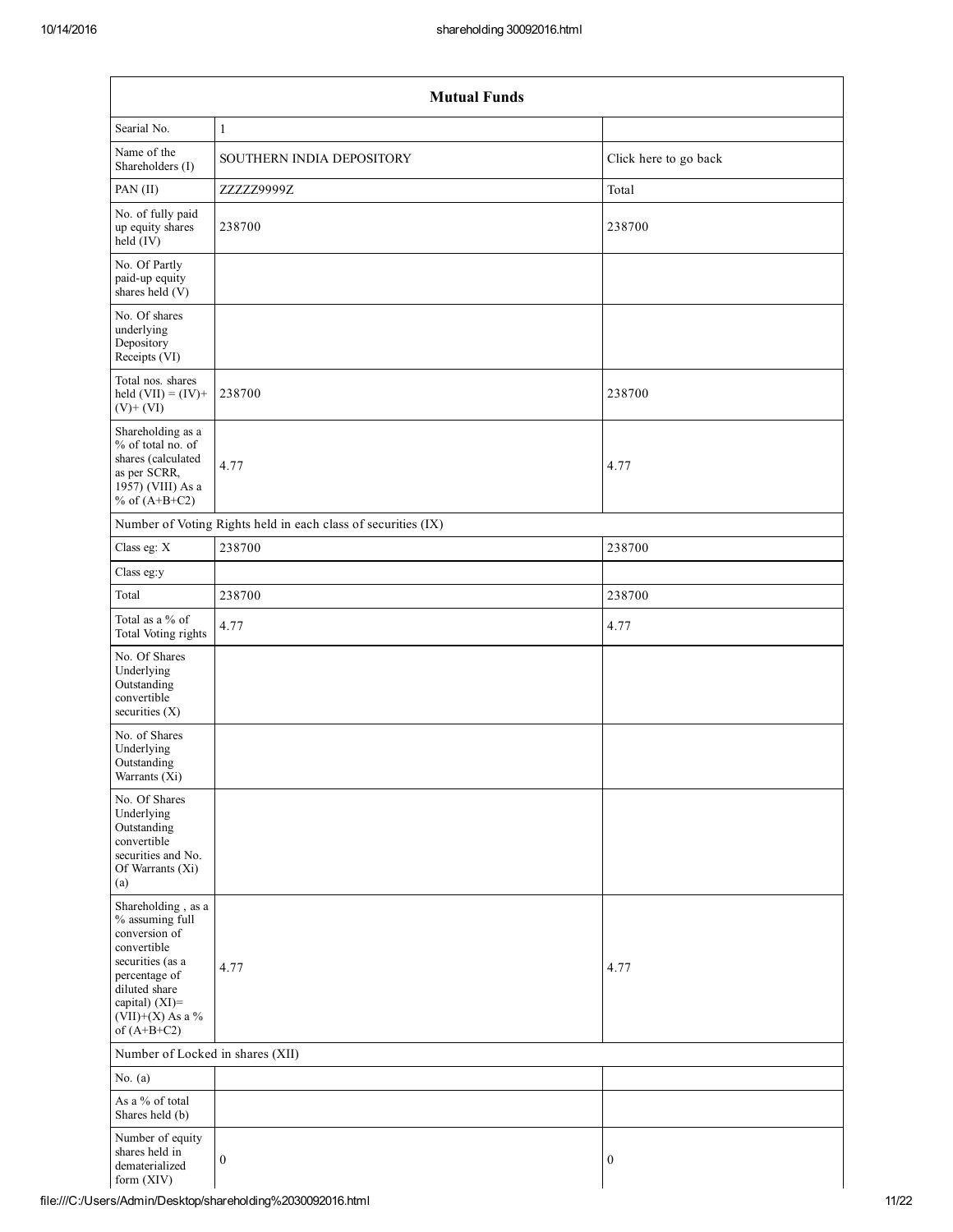| Reason for not providing PAN    |                           |  |
|---------------------------------|---------------------------|--|
| Reason for not<br>providing PAN | Textual Information $(1)$ |  |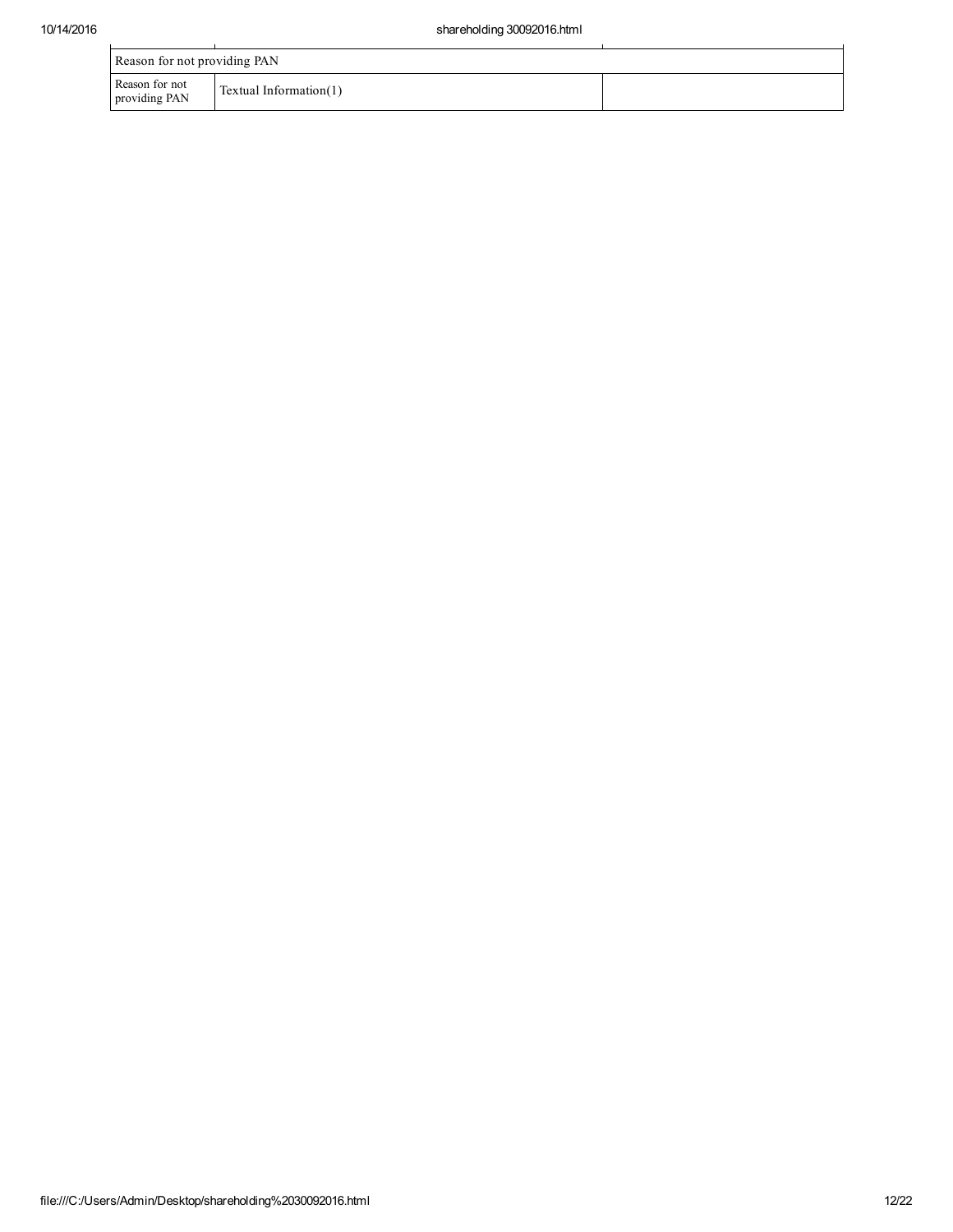|                           | <b>Text Block</b> |
|---------------------------|-------------------|
| Textual Information $(1)$ | NOT AVAILABLE     |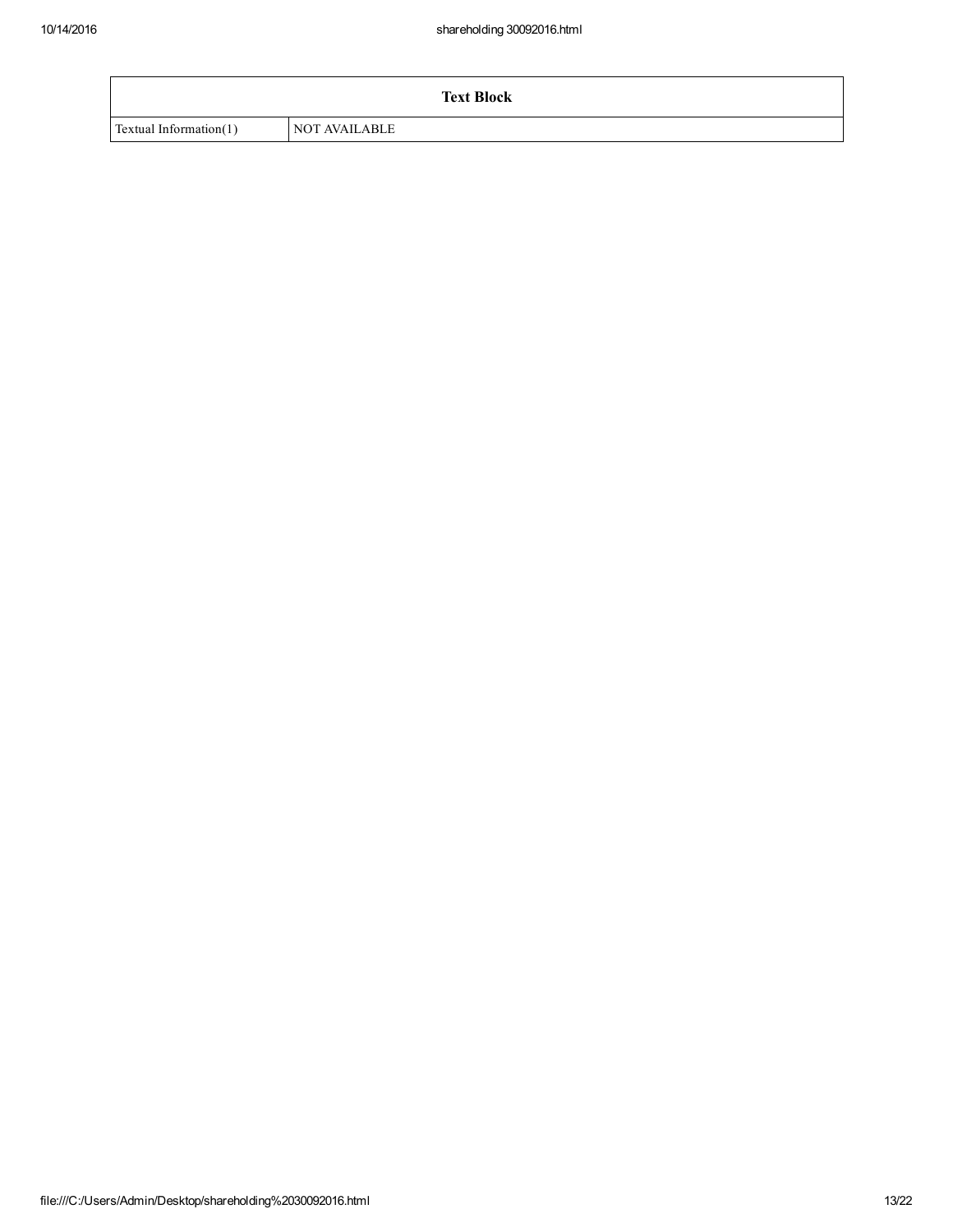| Individuals - ii. Individual shareholders holding nominal share capital in excess of Rs. 2 lakhs.                                                                                    |                                                |                                   |                                   |                                |                               |                                |                                                    |
|--------------------------------------------------------------------------------------------------------------------------------------------------------------------------------------|------------------------------------------------|-----------------------------------|-----------------------------------|--------------------------------|-------------------------------|--------------------------------|----------------------------------------------------|
| Searial No.                                                                                                                                                                          | 1                                              | $\sqrt{2}$                        | $\overline{3}$                    | $\overline{4}$                 | $\sqrt{5}$                    | 6                              | 7                                                  |
| Name of the<br>Shareholders (I)                                                                                                                                                      | <b>SUNIL</b><br><b>DEVENDRA</b><br><b>LATH</b> | <b>RAJKUMAR</b><br><b>S SINGH</b> | <b>HEMENDRA</b><br><b>KOTHARI</b> | <b>TEJAL</b><br><b>KOTHARI</b> | <b>RAVI</b><br><b>AGARWAL</b> | <b>GEETA</b><br><b>AGARWAL</b> | <b>MATADIN</b><br><b>SHIVPRASAD</b><br><b>MODI</b> |
| PAN $(II)$                                                                                                                                                                           | ABNPL0849E                                     | ZZZZZ9999Z                        | ZZZZZ9999Z                        | ZZZZZ9999Z                     | ZZZZZ9999Z                    | ZZZZZ9999Z                     | ZZZZZ9999Z                                         |
| No. of fully paid<br>up equity shares<br>$held$ (IV)                                                                                                                                 | 127100                                         | 75000                             | 75000                             | 70000                          | 76000                         | 67000                          | 99000                                              |
| No. Of Partly<br>paid-up equity<br>shares held (V)                                                                                                                                   |                                                |                                   |                                   |                                |                               |                                |                                                    |
| No. Of shares<br>underlying<br>Depository<br>Receipts (VI)                                                                                                                           |                                                |                                   |                                   |                                |                               |                                |                                                    |
| Total nos. shares<br>held $(VII) = (IV) +$<br>$(V)$ + $(VI)$                                                                                                                         | 127100                                         | 75000                             | 75000                             | 70000                          | 76000                         | 67000                          | 99000                                              |
| Shareholding as a<br>% of total no. of<br>shares (calculated<br>as per SCRR,<br>1957) (VIII) As a<br>% of $(A+B+C2)$                                                                 | 2.54                                           | 1.5                               | 1.5                               | 1.4                            | 1.52                          | 1.34                           | 1.98                                               |
| Number of Voting Rights held in each class of securities (IX)                                                                                                                        |                                                |                                   |                                   |                                |                               |                                |                                                    |
| Class eg: X                                                                                                                                                                          | 127100                                         | 75000                             | 75000                             | 70000                          | 76000                         | 67000                          | 99000                                              |
| Class eg:y                                                                                                                                                                           |                                                |                                   |                                   |                                |                               |                                |                                                    |
| Total                                                                                                                                                                                | 127100                                         | 75000                             | 75000                             | 70000                          | 76000                         | 67000                          | 99000                                              |
| Total as a % of<br>Total Voting rights                                                                                                                                               | 2.54                                           | 1.5                               | 1.5                               | 1.4                            | 1.52                          | 1.34                           | 1.98                                               |
| No. Of Shares<br>Underlying<br>Outstanding<br>convertible<br>securities $(X)$                                                                                                        |                                                |                                   |                                   |                                |                               |                                |                                                    |
| No. of Shares<br>Underlying<br>Outstanding<br>Warrants (Xi)                                                                                                                          |                                                |                                   |                                   |                                |                               |                                |                                                    |
| No. Of Shares<br>Underlying<br>Outstanding<br>convertible<br>securities and No.<br>Of Warrants (Xi)<br>(a)                                                                           |                                                |                                   |                                   |                                |                               |                                |                                                    |
| Shareholding, as a<br>% assuming full<br>conversion of<br>convertible<br>securities (as a<br>percentage of<br>diluted share<br>capital) (XI)=<br>$(VII)+(X)$ As a %<br>of $(A+B+C2)$ | 2.54                                           | 1.5                               | 1.5                               | 1.4                            | 1.52                          | 1.34                           | 1.98                                               |
| Number of Locked in shares (XII)                                                                                                                                                     |                                                |                                   |                                   |                                |                               |                                |                                                    |
| No. $(a)$                                                                                                                                                                            |                                                |                                   |                                   |                                |                               |                                |                                                    |
| As a % of total<br>Shares held (b)                                                                                                                                                   |                                                |                                   |                                   |                                |                               |                                |                                                    |
| Number of equity                                                                                                                                                                     |                                                |                                   |                                   |                                |                               |                                |                                                    |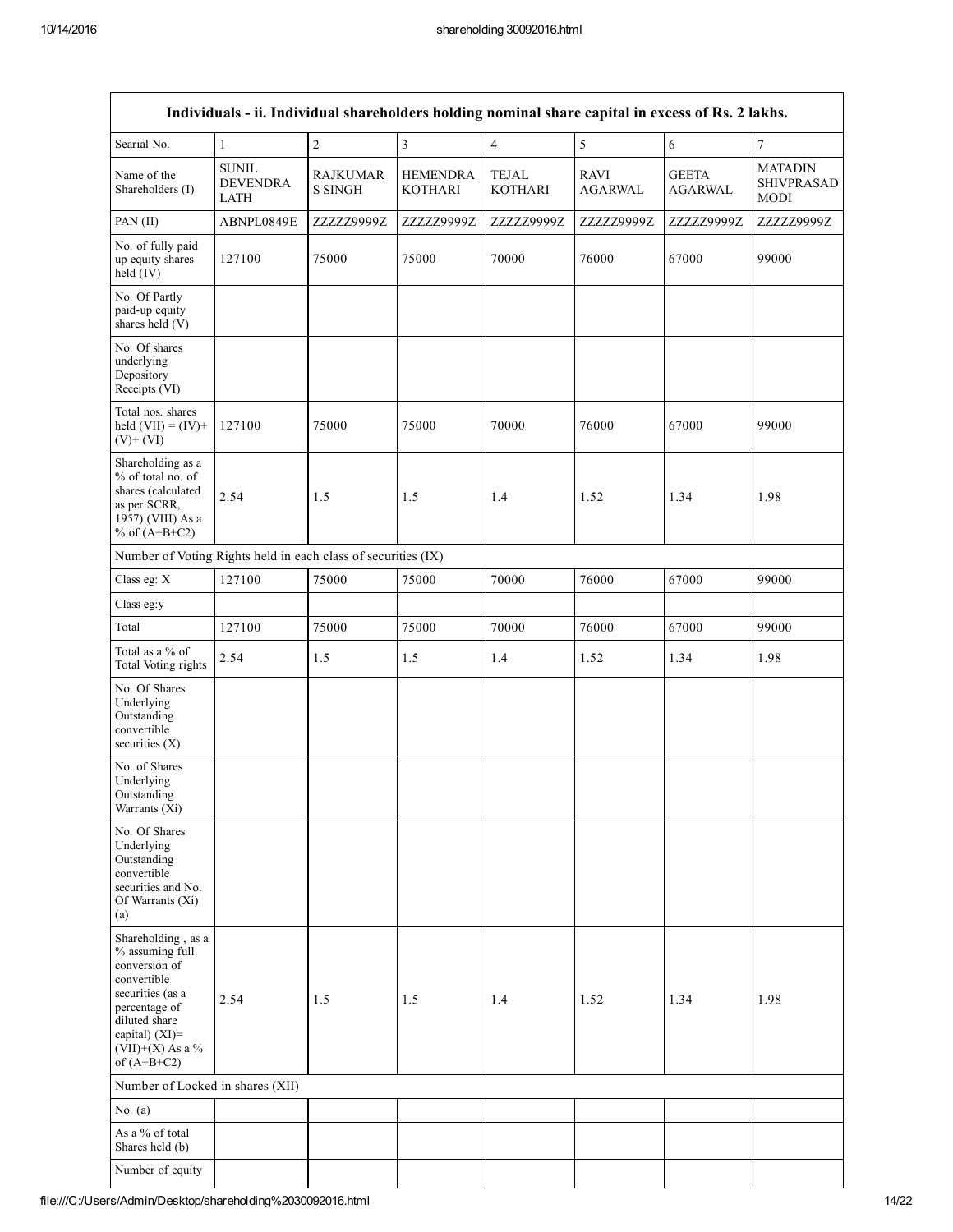## 10/14/2016 shareholding 30092016.html

| shares held in<br>dematerialized<br>form (XIV) | 127100 |         |         |         |         |         | $\theta$                                                                                             |
|------------------------------------------------|--------|---------|---------|---------|---------|---------|------------------------------------------------------------------------------------------------------|
| Reason for not providing PAN                   |        |         |         |         |         |         |                                                                                                      |
| Reason for not<br>providing PAN                |        | Textual | Textual | Textual | Textual | Textual | Textual<br>Information(1) Information(2) Information(3) Information(4) Information(5) Information(6) |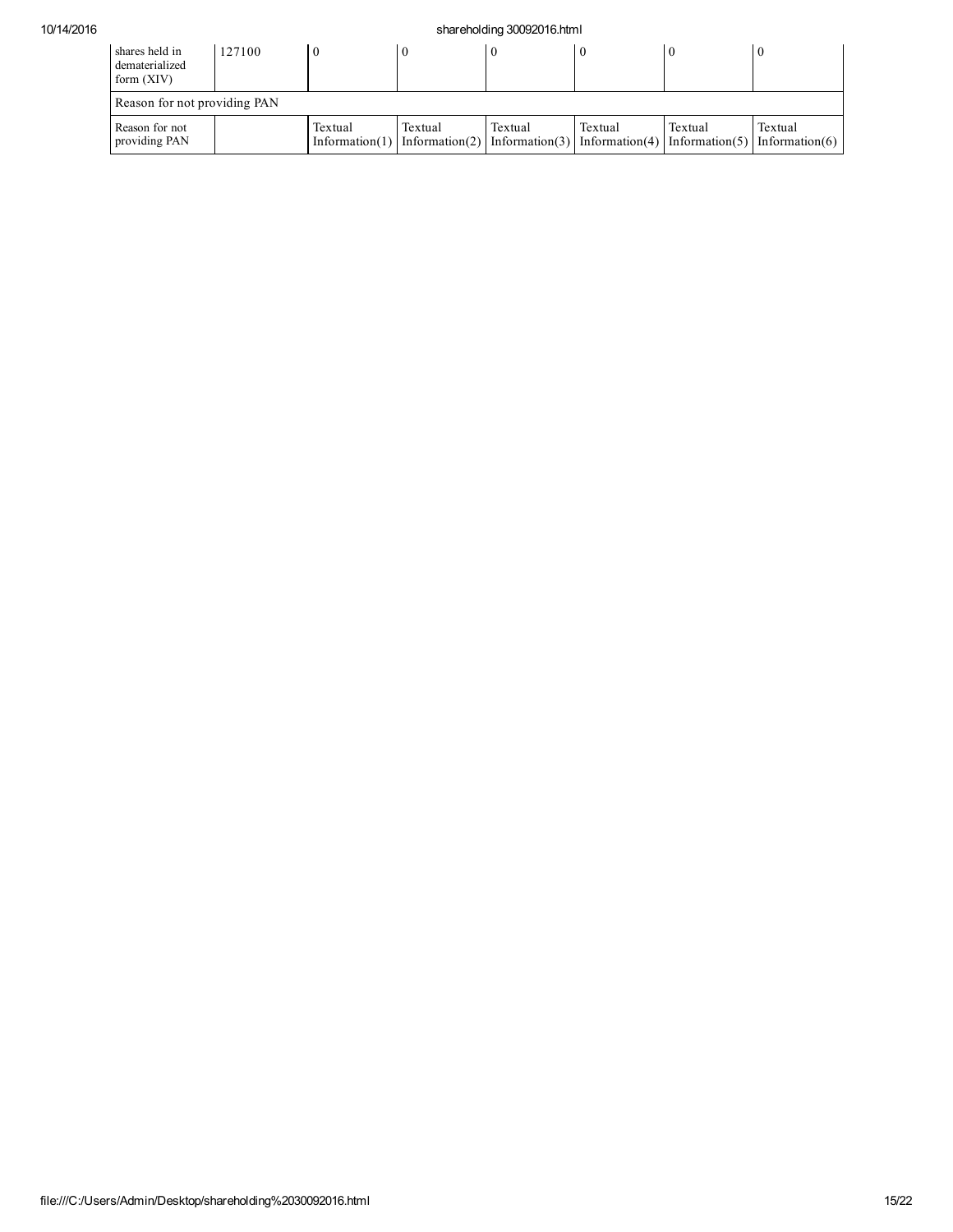Г

| Individuals - ii. Individual shareholders holding nominal share capital in excess of Rs. 2 lakhs.                                                                                    |                                                               |                       |  |
|--------------------------------------------------------------------------------------------------------------------------------------------------------------------------------------|---------------------------------------------------------------|-----------------------|--|
| Searial No.                                                                                                                                                                          | $\,8\,$                                                       |                       |  |
| Name of the<br>Shareholders (I)                                                                                                                                                      | RAJESH MATADIN MODI                                           | Click here to go back |  |
| PAN $(II)$                                                                                                                                                                           | ZZZZZ9999Z                                                    | Total                 |  |
| No. of fully paid<br>up equity shares<br>held (IV)                                                                                                                                   | 188000                                                        | 777100                |  |
| No. Of Partly<br>paid-up equity<br>shares held (V)                                                                                                                                   |                                                               |                       |  |
| No. Of shares<br>underlying<br>Depository<br>Receipts (VI)                                                                                                                           |                                                               |                       |  |
| Total nos. shares<br>held $(VII) = (IV) +$<br>$(V)+(VI)$                                                                                                                             | 188000                                                        | 777100                |  |
| Shareholding as a<br>% of total no. of<br>shares (calculated<br>as per SCRR,<br>1957) (VIII) As a<br>% of $(A+B+C2)$                                                                 | 3.76                                                          | 15.54                 |  |
|                                                                                                                                                                                      | Number of Voting Rights held in each class of securities (IX) |                       |  |
| Class eg: X                                                                                                                                                                          | 188000                                                        | 777100                |  |
| Class eg:y                                                                                                                                                                           |                                                               |                       |  |
| Total                                                                                                                                                                                | 188000                                                        | 777100                |  |
| Total as a % of<br>Total Voting rights                                                                                                                                               | 3.76                                                          | 15.54                 |  |
| No. Of Shares<br>Underlying<br>Outstanding<br>convertible<br>securities $(X)$                                                                                                        |                                                               |                       |  |
| No. of Shares<br>Underlying<br>Outstanding<br>Warrants (Xi)                                                                                                                          |                                                               |                       |  |
| No. Of Shares<br>Underlying<br>Outstanding<br>convertible<br>securities and No.<br>Of Warrants (Xi)<br>(a)                                                                           |                                                               |                       |  |
| Shareholding, as a<br>% assuming full<br>conversion of<br>convertible<br>securities (as a<br>percentage of<br>diluted share<br>capital) (XI)=<br>$(VII)+(X)$ As a %<br>of $(A+B+C2)$ | 3.76                                                          | 15.54                 |  |
| Number of Locked in shares (XII)                                                                                                                                                     |                                                               |                       |  |
| No. $(a)$                                                                                                                                                                            |                                                               |                       |  |
| As a % of total<br>Shares held (b)                                                                                                                                                   |                                                               |                       |  |
| Number of equity<br>shares held in<br>dematerialized<br>form $(XIV)$                                                                                                                 | $\boldsymbol{0}$                                              | 127100                |  |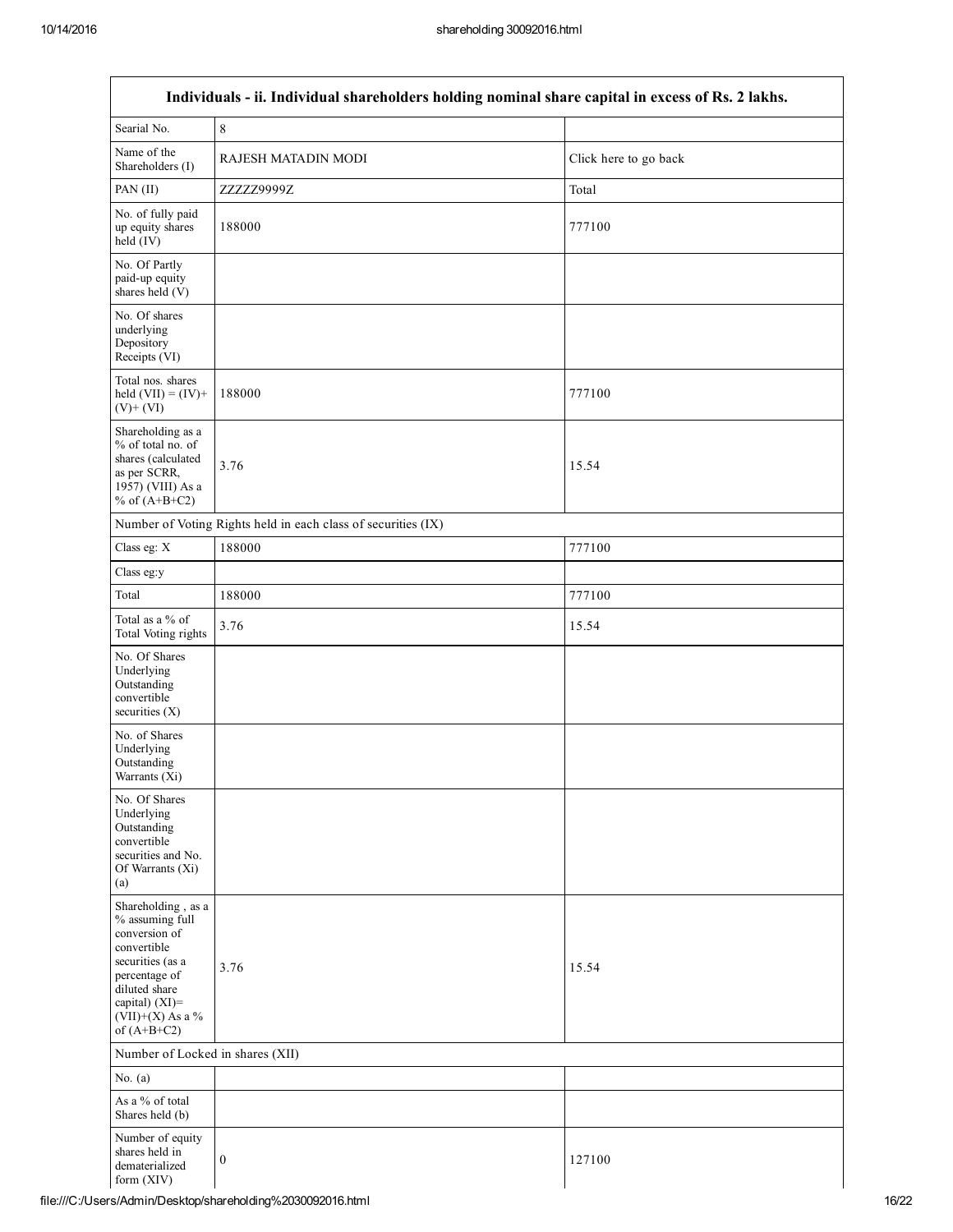| Reason for not providing PAN    |                        |  |
|---------------------------------|------------------------|--|
| Reason for not<br>providing PAN | Textual Information(7) |  |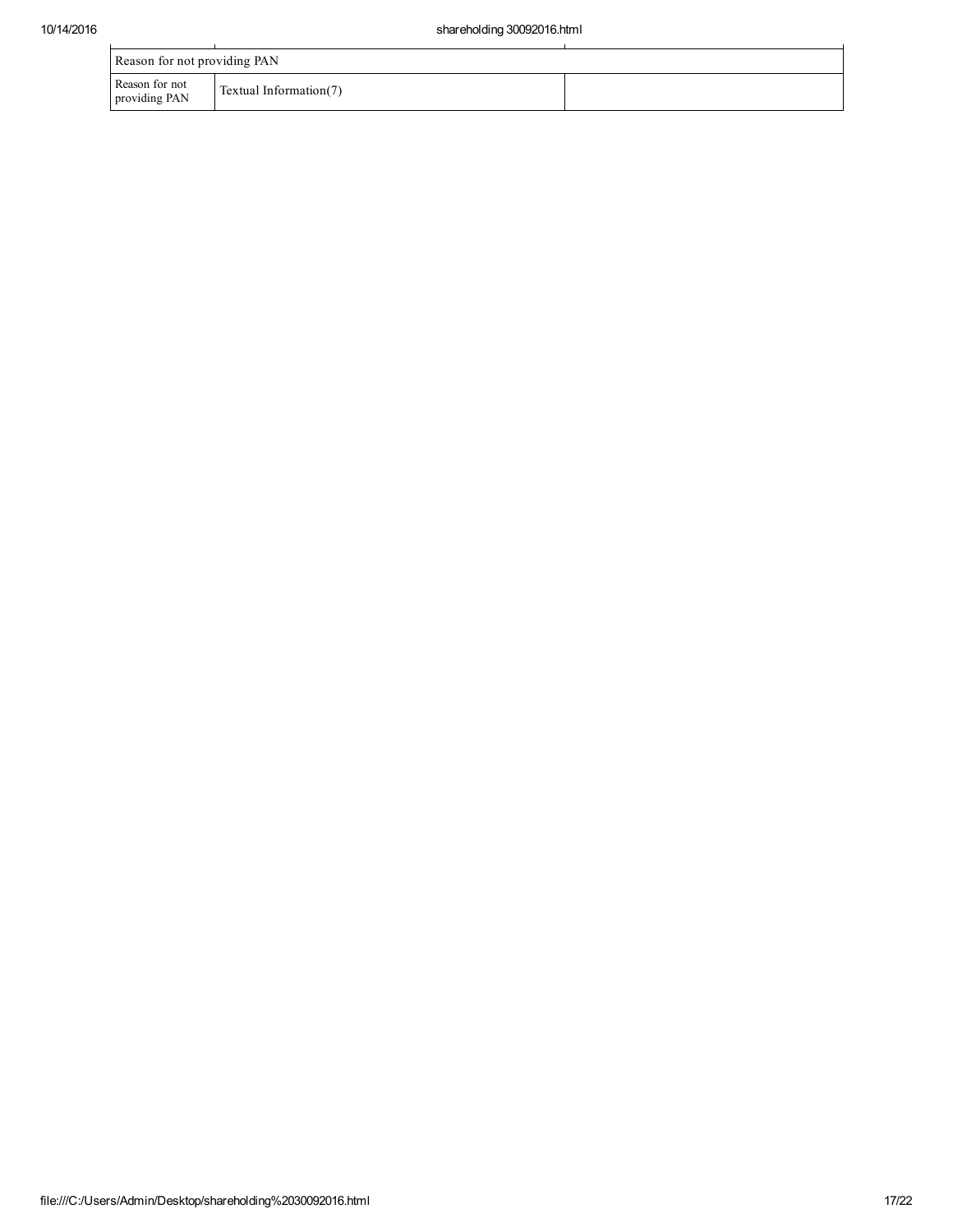| <b>Text Block</b>         |                      |  |  |
|---------------------------|----------------------|--|--|
| Textual Information $(1)$ | <b>NOT AVAILABLE</b> |  |  |
| Textual Information(2)    | <b>NOT AVAILABLE</b> |  |  |
| Textual Information(3)    | <b>NOT AVAILABLE</b> |  |  |
| Textual Information(4)    | <b>NOT AVAILABLE</b> |  |  |
| Textual Information(5)    | <b>NOT AVAILABLE</b> |  |  |
| Textual Information $(6)$ | <b>NOT AVAILABLE</b> |  |  |
| Textual Information(7)    | <b>NOT AVAILABLE</b> |  |  |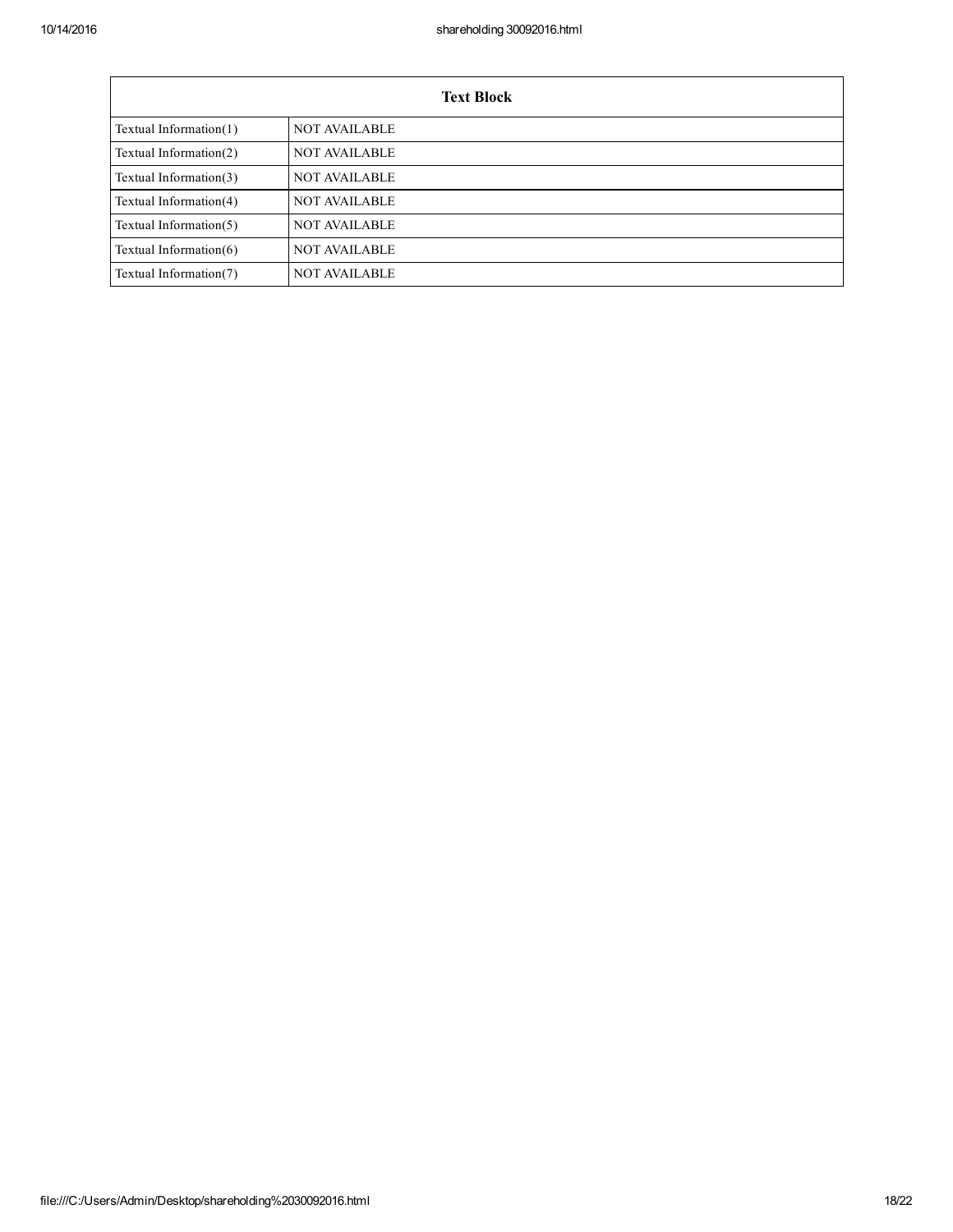| Any Other (specify)                                                                                                                                                                  |                                                               |                       |  |  |  |
|--------------------------------------------------------------------------------------------------------------------------------------------------------------------------------------|---------------------------------------------------------------|-----------------------|--|--|--|
| Searial No.                                                                                                                                                                          | $\mathbf{1}$                                                  |                       |  |  |  |
| Category                                                                                                                                                                             | <b>Bodies Corporate</b>                                       |                       |  |  |  |
| Category / More<br>than 1 percentage                                                                                                                                                 | More than 1 percentage of shareholding                        |                       |  |  |  |
| Name of the<br>Shareholders (I)                                                                                                                                                      | KAMALJYOT INVESTMENTS LTD                                     | Click here to go back |  |  |  |
| PAN (II)                                                                                                                                                                             | ZZZZZ9999Z                                                    | Total                 |  |  |  |
| No. of the<br>Shareholders (I)                                                                                                                                                       | $\mathbf{1}$                                                  | $\boldsymbol{0}$      |  |  |  |
| No. of fully paid<br>up equity shares<br>held (IV)                                                                                                                                   | 70900                                                         | $\boldsymbol{0}$      |  |  |  |
| No. Of Partly<br>paid-up equity<br>shares held (V)                                                                                                                                   |                                                               |                       |  |  |  |
| No. Of shares<br>underlying<br>Depository<br>Receipts (VI)                                                                                                                           |                                                               |                       |  |  |  |
| Total nos. shares<br>held $(VII) = (IV) +$<br>$(V)$ + $(VI)$                                                                                                                         | 70900                                                         | $\boldsymbol{0}$      |  |  |  |
| Shareholding as a<br>% of total no. of<br>shares (calculated<br>as per SCRR,<br>1957) (VIII) As a<br>% of $(A+B+C2)$                                                                 | 1.42                                                          | $\mathbf{0}$          |  |  |  |
|                                                                                                                                                                                      | Number of Voting Rights held in each class of securities (IX) |                       |  |  |  |
| Class eg: X                                                                                                                                                                          | 70900                                                         | $\boldsymbol{0}$      |  |  |  |
| Class eg:y                                                                                                                                                                           |                                                               |                       |  |  |  |
| Total                                                                                                                                                                                | 70900                                                         | $\boldsymbol{0}$      |  |  |  |
| Total as a % of<br>Total Voting rights                                                                                                                                               | 1.42                                                          | $\boldsymbol{0}$      |  |  |  |
| No. Of Shares<br>Underlying<br>Outstanding<br>convertible<br>securities (X)                                                                                                          |                                                               |                       |  |  |  |
| No. of Shares<br>Underlying<br>Outstanding<br>Warrants $(Xi)$                                                                                                                        |                                                               |                       |  |  |  |
| No. Of Shares<br>Underlying<br>Outstanding<br>convertible<br>securities and No.<br>Of Warrants (Xi)<br>(a)                                                                           |                                                               |                       |  |  |  |
| Shareholding, as a<br>% assuming full<br>conversion of<br>convertible<br>securities (as a<br>percentage of<br>diluted share<br>capital) (XI)=<br>$(VII)+(X)$ As a %<br>of $(A+B+C2)$ | 1.42                                                          | $\boldsymbol{0}$      |  |  |  |
| Number of Locked in shares (XII)                                                                                                                                                     |                                                               |                       |  |  |  |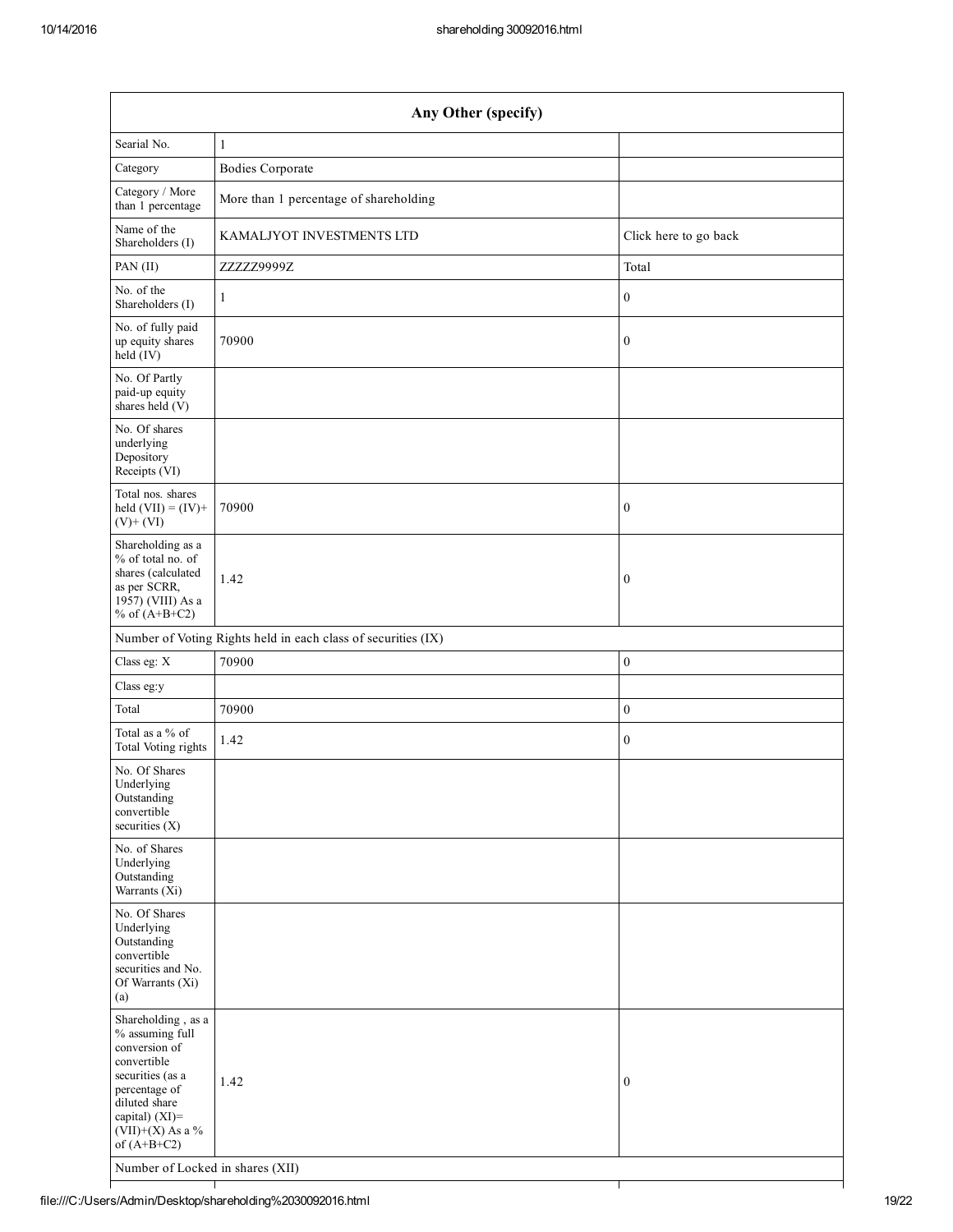| No. $(a)$                                                            |                           |          |
|----------------------------------------------------------------------|---------------------------|----------|
| As a % of total<br>Shares held (b)                                   |                           |          |
| Number of equity<br>shares held in<br>dematerialized<br>form $(XIV)$ | v                         | $\theta$ |
| Reason for not providing PAN                                         |                           |          |
| Reason for not<br>providing PAN                                      | Textual Information $(1)$ |          |